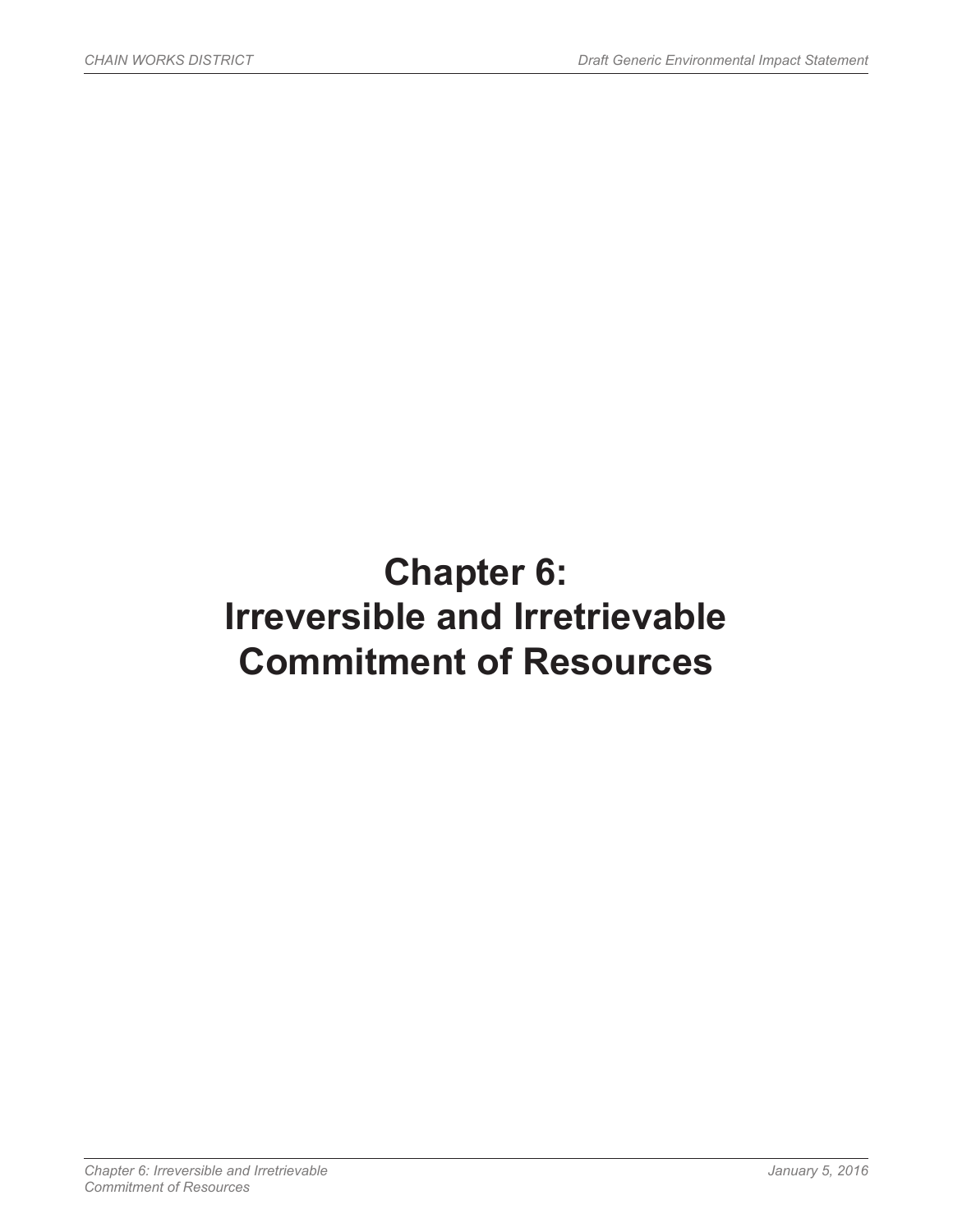### **CHAPTER 6: IRREVERSIBLE AND IRRETRIEVABLE COMMITMENT OF RESOURCES**

The following identifies and discusses the irreversible and irretrievable commitment of environmental resources that will be lost, converted, or made unavailable over the short and long term as a result of the Project. It evaluates both the construction phase and the operating phase.

The irreversible and irretrievable commitments of resources required for the construction, renovation, reuse, and operation of the Project would include: materials used during construction or renovation, such as fill materials and building supplies; energy in the form of non-renewable, fossil-fuel gas and electricity consumed by gasoline and diesel powered construction equipment during construction, and the ongoing commitment of water, electricity and gas supplies, sewage treatment and solid waste disposal capacity by various mechanical and processing systems through the operation of the Project; and the labor and capital associated with the human effort required to develop, construct, renovate, and operate various elements of the Project. These are considered irretrievably committed because their reuse for some other purpose would be highly unlikely in the foreseeable future. To the extent feasible, commitments will also be made for the use of renewable and/or recyclable resources, such as construction and building materials including concrete, lumber, glass, ductile iron, and copper.

The Project Sponsor will undertake practical efforts to minimize impacts through the implementation of a project-specific Sustainability Program, using LEED ND as the framework for the development and operation of the Project. As described in Section 2.5, LEED ND is a voluntary certification created by the USGBC, a private, non-profit organization that evaluates and certifies buildings and neighborhoods in accordance with their LEED standards. This standard includes evaluation of the Conceptual Site Layout Plan across 57 metrics, or credit categories. Through these steps, the CWD will develop a certified LEED ND Silver plan that provides policies and design proposals for improving the street and pedestrian network, targeted redevelopment, improving stormwater management, adding parks and open space, and increasing green building and energy efficiency efforts.

LEED ND contains a set of measurable standards that collectively identify whether the Project can be deemed environmentally superior, considering the Site's location and access, its internal pattern and design, and its use of green technology and building techniques. These standards include prerequisites (required as a baseline for sustainable neighborhood development) and credits (additional best practice standards for sustainable neighborhood development). The certification process itself is rigorous and complex, requiring submission of many layers of documentation and site maps to USGBC; for the Project to develop as a sustainable neighborhood requires analysis of where to build, what to build, and how to manage the environmental impacts.

For example, the Project is locating housing and jobs in compact clusters near public transit, which increases the likelihood of people taking the bus or walking rather than drive. Development of the existing Site will create a neighborhood that makes efficient use of a brownfield Site, helping limit the spread of suburban sprawl, which consumes and fragments the rural landscape and impacts watersheds, wildlife habitat, and prime farmland. Development that negatively impacts critical environmental resources such as these are often irreversible and irretrievable, which the Project limits through the use of the LEED ND framework. In addition, the planned reuse of existing buildings on the Site—whether it is the entire building, the building shell, or salvageable components of a building—is a fundamental green building strategy rewarded in LEED ND. Once built, operations and management will impact environmental performance without thoughtful and innovative green design; LEED ND strategies include incorporating energy and water efficiency, recycling materials, and reducing stormwater runoff (required also by the City, Town, and NYS).

The Project Sponsor selected the LEED ND as a sustainability platform as the certification framework rests on reinvestment in existing neighborhoods, cleaning up contaminated sites, protecting natural areas, and facilitating connections to the surrounding community – amenities that the Site is well positioned to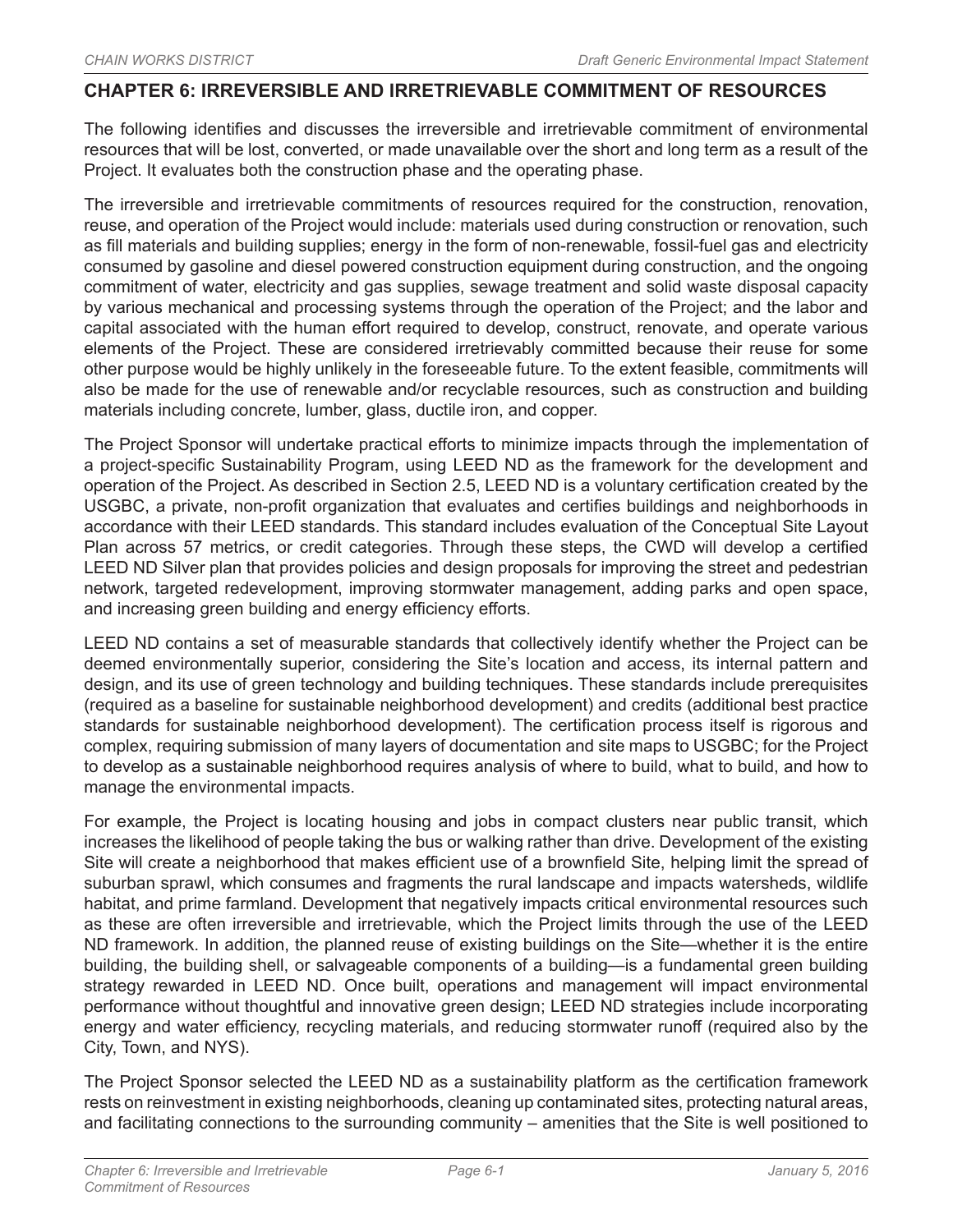deliver. The first step is assessing the existing neighborhood using LEED ND, identifying strengths and weaknesses by each prerequisite and credit. Next, through a collaborative stakeholder and outreach process required to earn points for Community Outreach and Involvement, the Project Team will propose design and policy responses that will address those issues and improve Site sustainability.

The Project will require a long-term commitment of land at the Site for uses identified and approved as part of the SEQR and land use approvals process. Future reclamation of land could result in alternate uses within the Site in the future; therefore, the use of the land will not result in the irreversible or irretrievable commitment of land resources.

Public and private financial commitment is likely to provide residents and municipalities in the immediate area, region, and State with increased property and sales tax revenue, growth in land values surrounding the Site, other revenues directly or indirectly generated by the new development, and other intangible quality of life benefits to the City and Town such as the provision of improved access to downtown and the 95 acre parcel itself. Therefore, the financial investment in the Project represents long-term beneficial effects, rather than irreversible or irretrievable commitments of resources.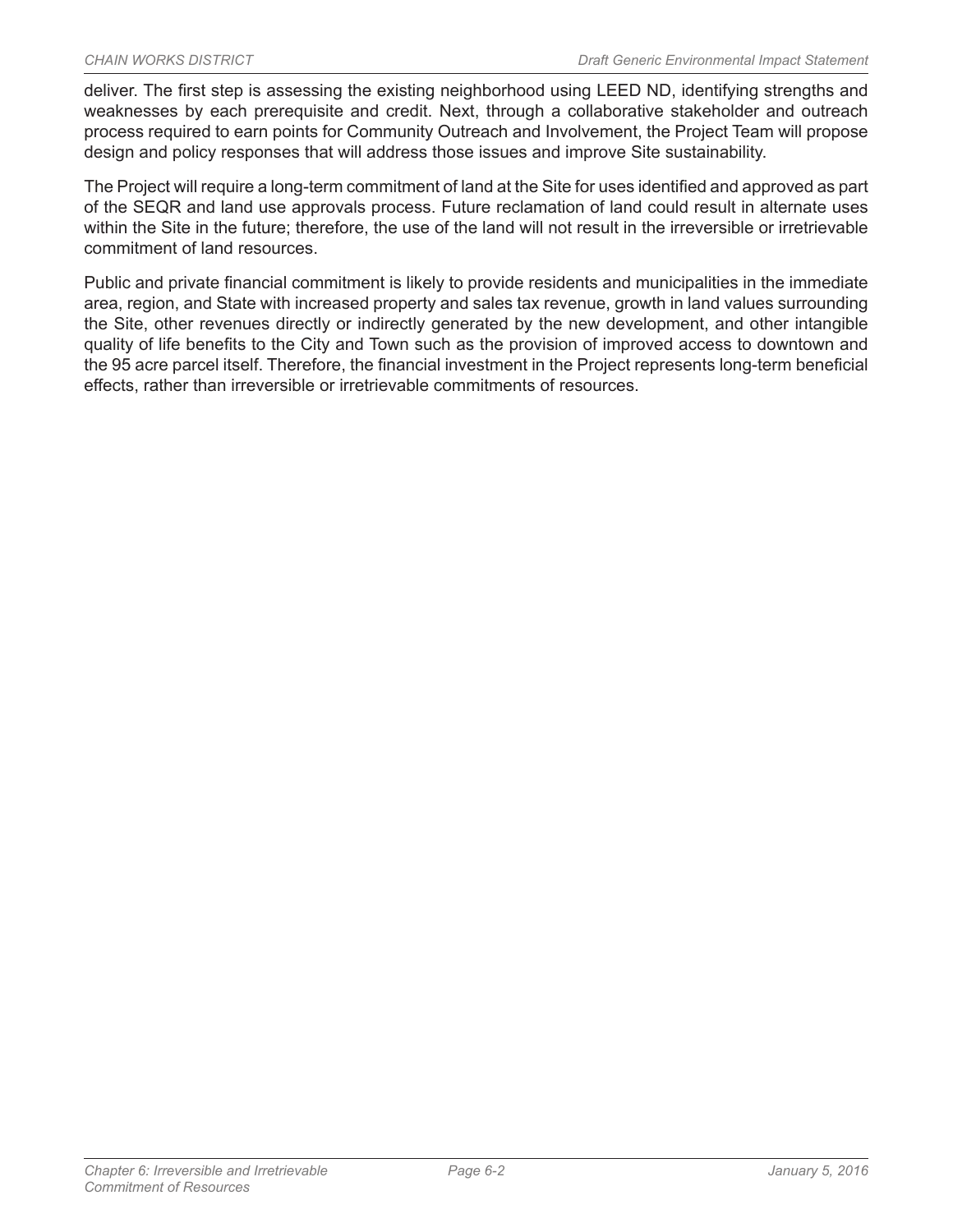# **Chapter 7: Unavoidable Adverse Effects**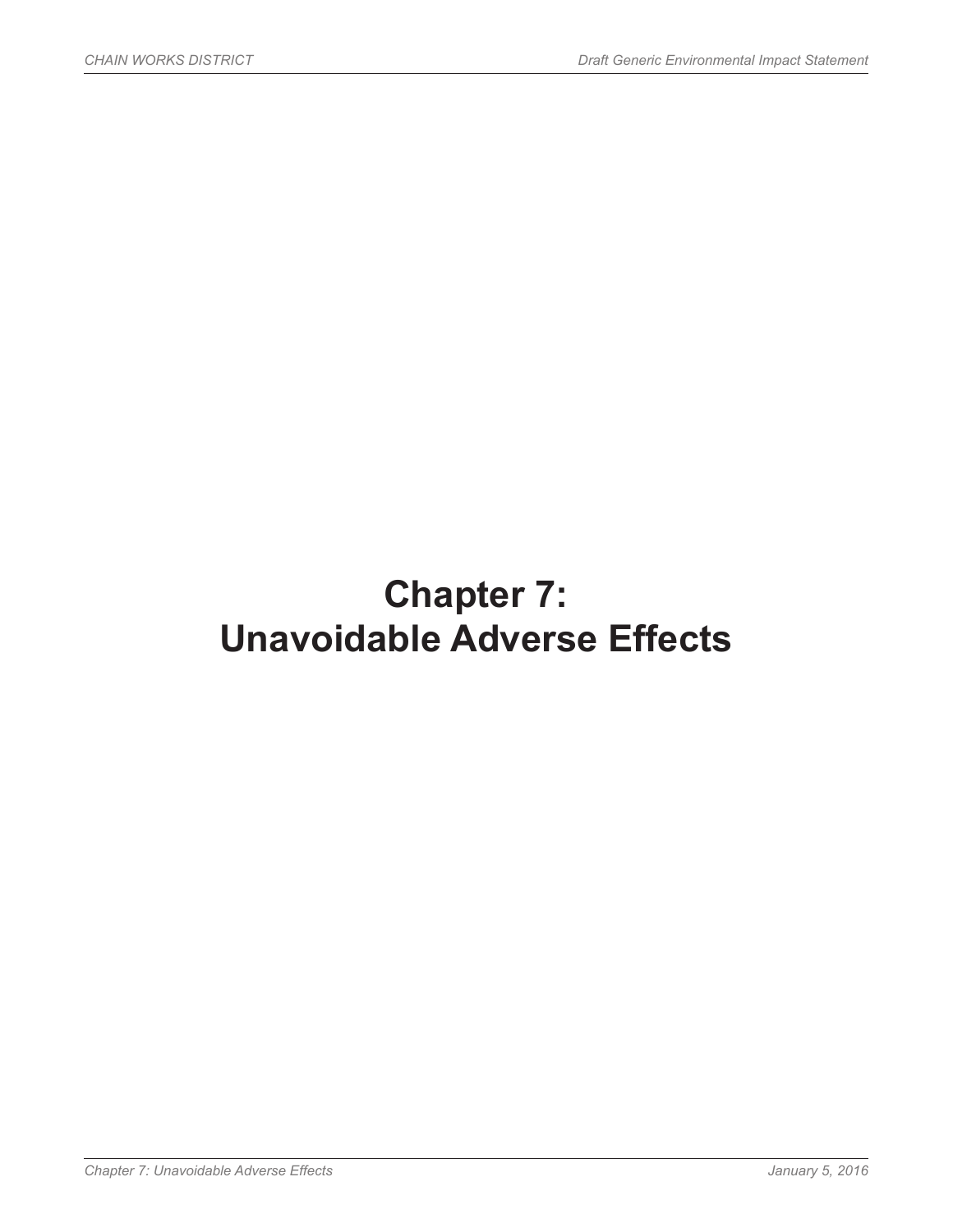## **CHAPTER 7: UNAVOIDABLE ADVERSE EFFECTS**

While the Project aligns with many needs and goals of the City and Town Comprehensive Plans and would result in significant benefits, there are some adverse impacts that are likely to occur. However, because of Project design and the mitigation measures incorporated into the Project, the adverse impacts will not be significant.

### **7.1 Short-Term Unavoidable Adverse Impacts**

Certain construction-phase impacts constitute short-term unavoidable adverse impacts and include:

- Soil Erosion Clearing and grading of the Site will result in the removal or import of earth material. Disturbance to the ground cover and the movement of vehicles / equipment during construction pose the potential for soil erosion. This will be minimized with the development of a generic SWPPP for the entire Site and specific SWPPPs as part of the individual Site Plan approvals. Confining construction areas with slopes less than 20% will also minimize erosion. With these mitigation measures in place, adverse impacts from soil erosion will not be significant. See Sections 5.2 and 5.8.
- Solid Waste Construction related solid waste will be generated even though the Project will emphasize reuse and recycling during the construction phase. The wastes that are not being reused or recycled will be handled in accordance with all local, state, and federal regulations. With reuse of many buildings on Site and emphasis on reuse / recycling of construction and demolition debris, this impact is not anticipated to be significant. See Sections 5.11 and 5.13.
- Noise / Emissions Noise, emissions, and vibration will be generated during construction from construction and worker traffic, heavy equipment operation, and delivery vehicles. Construction hours will be limited in accordance with City and Town Code. Techniques for minimizing construction noise are provided in Section 5.13 and will keep this impact from being significant.
- Traffic Traffic volumes will increase from the movement of construction workers and off-site construction equipment. This impact will be minimized with the development of the CW3 staging areas, keeping the impact from being significant. See Section 5.7.

### **7.2 Long-Term Unavoidable Adverse Impacts**

Overall, the Project will have significant positive long-term impacts. The Project will transform 821,200 square feet of vacant former industrial space into a revitalized mixed-use "live, work, play" district. Vacant, underutilized land impacted from historical uses will be remediated and transformed into a vibrant mix of residential, commercial, cultural, and industrial uses, and opened to the public to experience beautiful views of Cayuga Lake. However, as with any sizable urban development, there will be long-term adverse impacts. For this Project, those unavoidable adverse impacts are:

- Topography Site topography will be modified by grading. Impacts will be minimized with proper mitigation measures defined in the SWPPP and steep slopes will be avoided by confining construction to areas with slopes of 20% or less. See Sections 5.2 and 5.8.
- Ecology The Project will result in a change of habitats found on the Site and natural areas will be decreased. However, future development is occurring in areas with low quality forest cover and disturbed areas with invasive species. No rare plants or ecological communities were found on the Site. The Project will include native plants and no invasive plantings will be introduced. Some areas of native vegetation, including all of CW1 (28 acres), which contains the Appalachian Oak-Hickory forest of high value with stands of good quality hardwood trees, will remain throughout the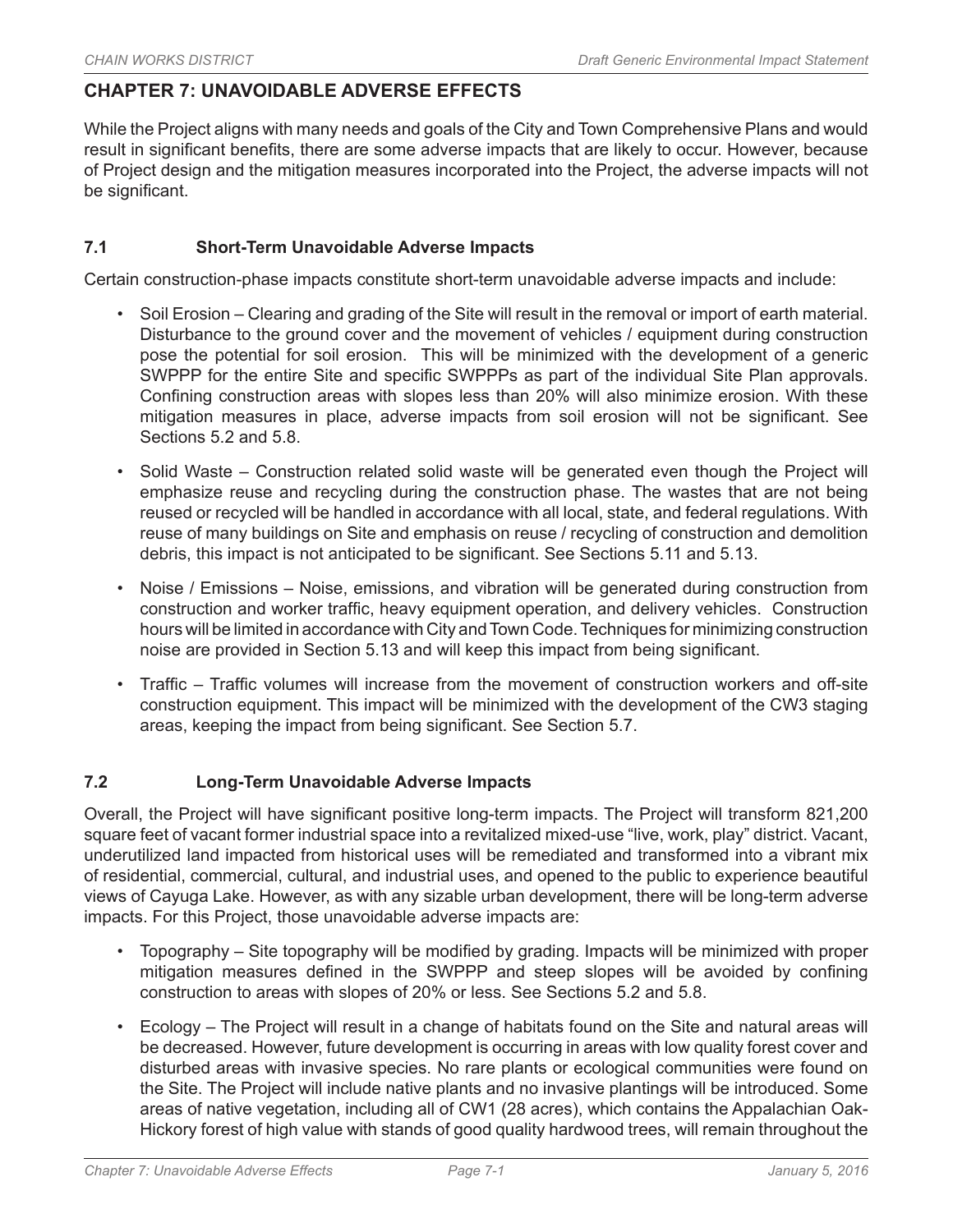Site and provide an area for any displaced Fauna. See Section 5.4.

- Traffic There will be an increase in traffic volumes. Roadway improvements and traffic improvements are recommended to increase intersection capacity and minimize changes to traffic flow quality. See Section 5.7.
- Public Water Water consumption will increase. The Site and buildings will be designed to incorporate LEED strategies, which will reduce water consumption, and there is sufficient capacity in the public utility to serve the Project. See Section 5.8.
- Stormwater Existing drainage patterns will be altered. A stormwater collection, conveyance, and mitigation system will be provided in accordance with the NYSDEC Stormwater Design Manual and using green practices where practical. A SPDES General Construction Permit (GP-0-15-002) will be obtained. See Section 5.8.
- Wastewater The Project will generate wastewater; however sufficient capacity exists in the downstream collection system. See Section 5.8.
- Air Emissions Vehicle emissions will increase with the increase of traffic but with traffic mitigation measures in place to prevent significant overall impacts to levels of service, the emissions will be minor. Greenhouse gases from building emissions, mainly in the form of carbon dioxide, are also minor, and could be further mitigated by any feasible renewable energy techniques that are being examined. See Sections 5.8 and 5.9.
- Energy Use There will be energy requirements for the proposed uses. The Project Sponsor has elected to be part of the Ithaca Microgrid (NY Prize) feasibility study and the Project is planned in accordance with LEED ND and Architecture 2030 principles. See Sections 5.8 and Chapter 9.
- Viewsheds Some existing viewsheds will be altered due to the placement of new structures on the Site and additions to several existing ones; however, such impacts are mitigated by the fact that existing buildings have been part of the viewshed for many years and new buildings will be clustered as to the fullest extent practicable to preserve as much open space as possible. See Section 5.10.
- Community Services There will be an increase in need for community services (school, fire, police, and ambulance emergency services). Increased tax assessments will increase revenues to each community service provider. In consultations with providers, it was determined all services have sufficient capacity to serve the Project. See Section 5.11 and Appendix L1.
- Solid Waste Solid waste will be generated; however sufficient capacity at permitted solid waste management facilities exists. The Project will incorporate LEED ND strategies to reduce the generation of non-recyclable and non-reusable wastes. See Section 5.11.
- Community Character The Project will alter the existing community character surrounding the Site with an increase of population and development on Site. However, the Project will incorporate LEED ND strategies to reduce the impacts through cluster developments and a conservation of open space. Using Sub Areas in the rezoning of the Site as a PUD / PDZ seeks to blend the industrial character of the Site with the surrounding community character. See Section 8.1.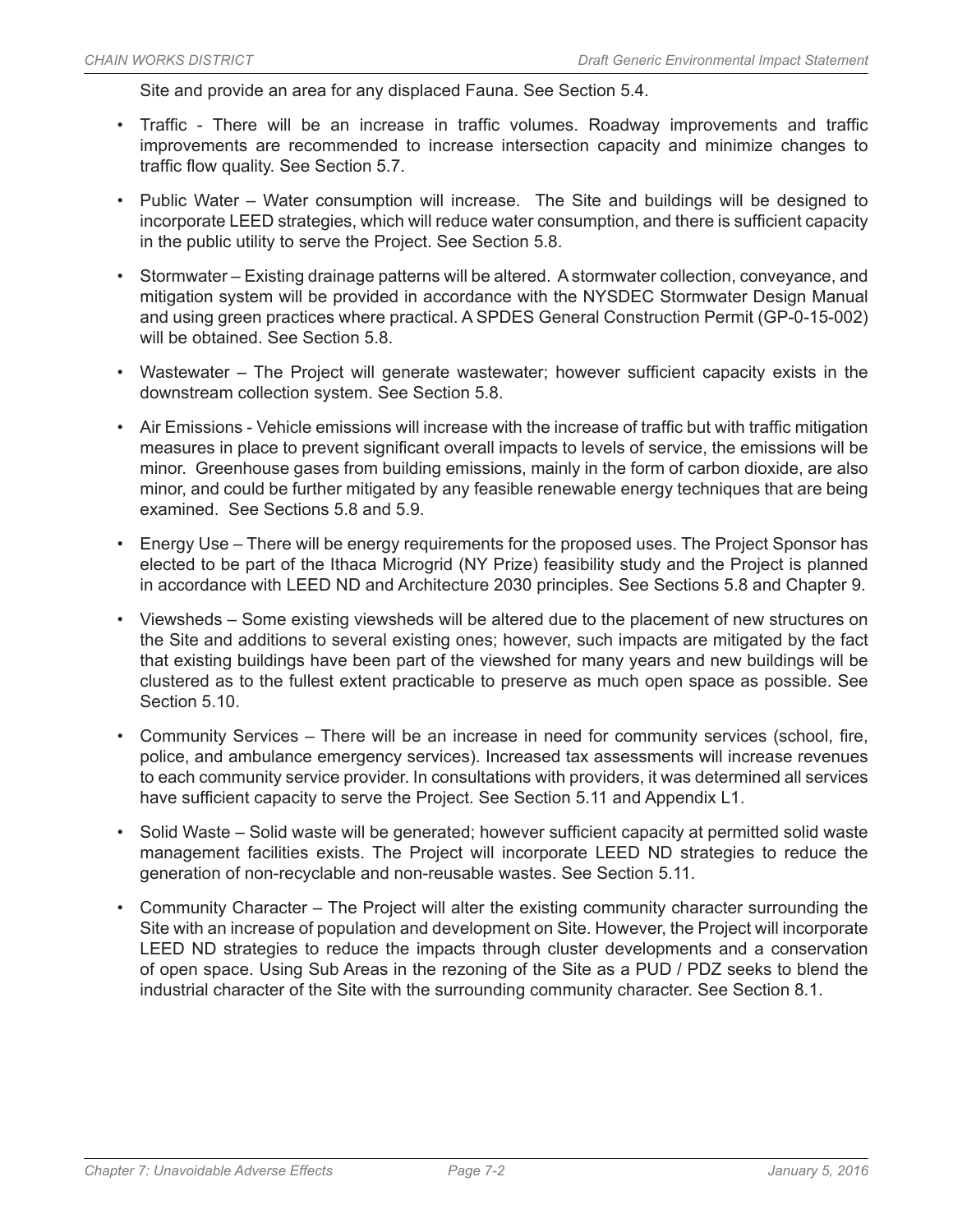# **Chapter 8: Growth Inducing Aspects and Character of Community**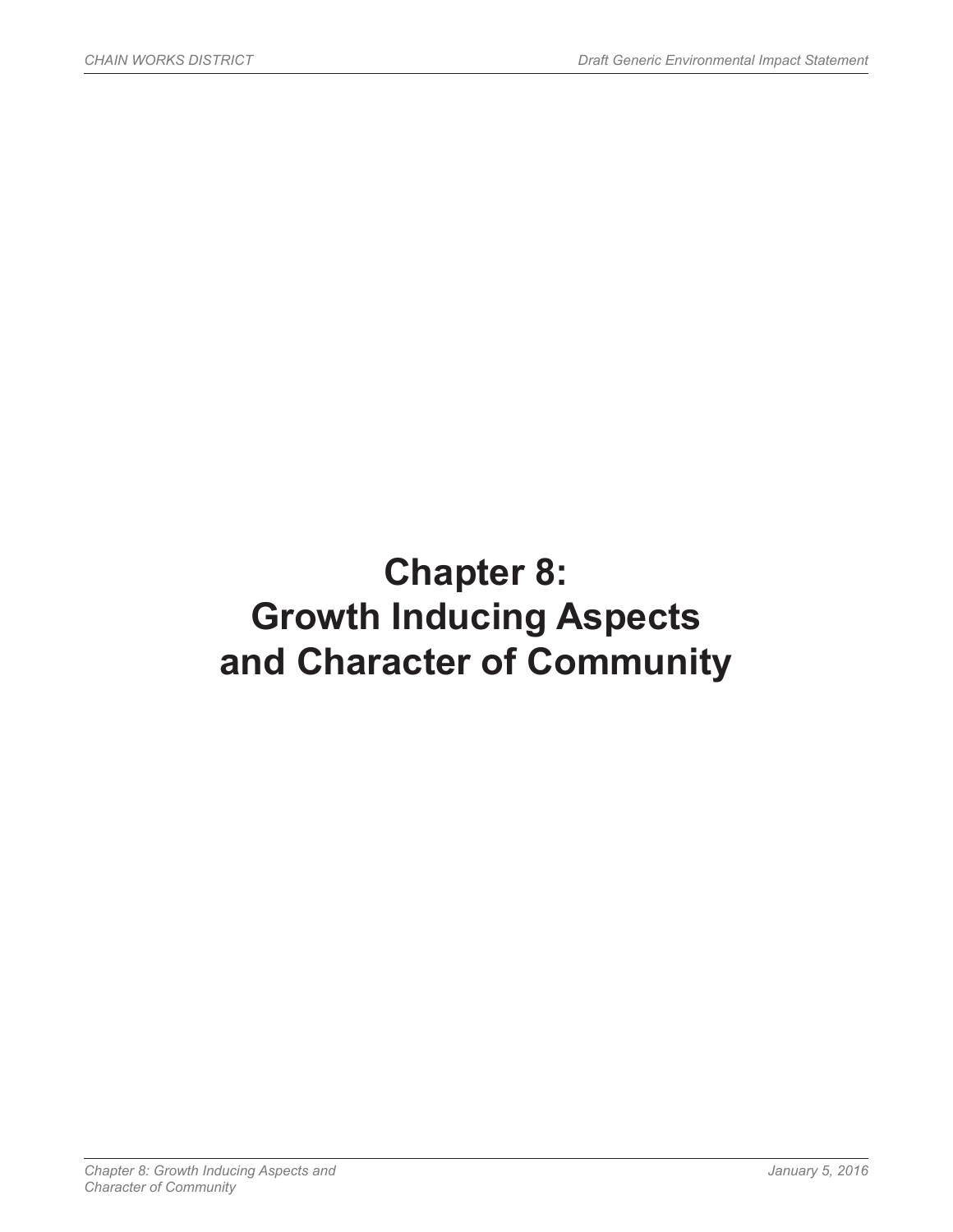### **CHAPTER 8: GROWTH INDUCING ASPECTS AND CHARACTER OF COMMUNITY**

"Growth Inducing Aspects" commonly refers to the likelihood a proposed action sets into motion further development in the community that may be triggered by attracting significant increases in local population; relocating or creating employment and support facilities necessary to serve that population; or increasing the public infrastructure capacity of the area thereby increasing development potential. The Project will provide significant investment and potential growth within the City and Town. Through the revitalization and transformation of a large, underutilized Site with identified environmental challenges, the CWD will function as a lively, mixed-use, sustainable community and regional destination. The potential impacts of such growth and how the character of the community might change are examined below.

### **8.1 Community Character / Urban Form / Visual Impacts**

Improvements to infrastructure, including water and sewer lines, open space, sidewalks, parking, and other circulation areas, will be limited to the Site. It is anticipated that future development would not result in the expansion of infrastructure capacity beyond what little is needed to support development within the Site. Infrastructure in the surrounding neighborhoods is already sufficiently well developed. Thus, the onsite infrastructure improvements associated with the Project will not induce additional growth. In addition, the area surrounding the Site is largely developed and zoning controls the degree of development.

The Project will affect the character of the surrounding neighborhood as it will transform this sizable, highly developed yet underutilized property to an active residential, commercial, office, retail, workshop, and industrial area. As part of this transformation, the Site will see a marked increase in its manner and times of activity. Chapter 2 describes the extension of the South Hill residential neighborhood into the Site. Section 5.7 describes the Project's possible impact on traffic, including potential increased TCAT ridership, cyclists, and pedestrians. As described in Section 5.3, the Project will update the Site's stormwater infrastructure by implementing a series of controls to filter and reduce the runoff. Currently, much of the runoff drains unfiltered into tributaries of Six Mile Creek. As described in Sections 5.2 and 5.3, the Project will develop a full SWPPP. While the Project will offer amenities for residents, workers, and visitors, the increased Site population will present a demand on existing community services. As set forth in Section 5.11, adequate capacity is expected to accommodate that demand.

The Project is compatible with both the City's and Town's approaches to growth and desired character of community, as described in their 2015 and 2014 Comprehensive Plans, respectively. As stated in these Comprehensive Plans, there is a strong desire to focus growth in areas where appropriate services are available and can be provided efficiently, with projects that are attractive, environmentally sensitive, and that provide access to amenities where residents live, work, shop, and play. The Town also encourages the preservation of natural areas and resources, and promotes the use of renewable energy. Both Comprehensive Plans reference Smart Growth approaches and principles as a model for new development. In the Town's Comprehensive Plan, the existing Site is identified as an Area of Special Concern with a priority of redeveloping the Site for a mix of uses. The City's Comprehensive Plan identifies the Site as a Focus Area, presenting unique opportunities for development and redevelopment that require special planning and infrastructure consideration. See Section 5.1. As noted by the City's Comprehensive Plan 2015 on p.11:

*Ithaca's resilience will be enhanced by fostering increasingly compact and well-designed mixed-use development in suitable locations. This kind of development will help lighten tax burdens, connect jobs and services to public transit and housing, more efficiently incorporate green infrastructure, and reduce the pressure of sprawl on the greenspace and agricultural lands surrounding the City. Connected, compact mixed-use developments that offer financial, environmental, and quality of life benefits can accommodate this unmet demand and prepare us for future growth.*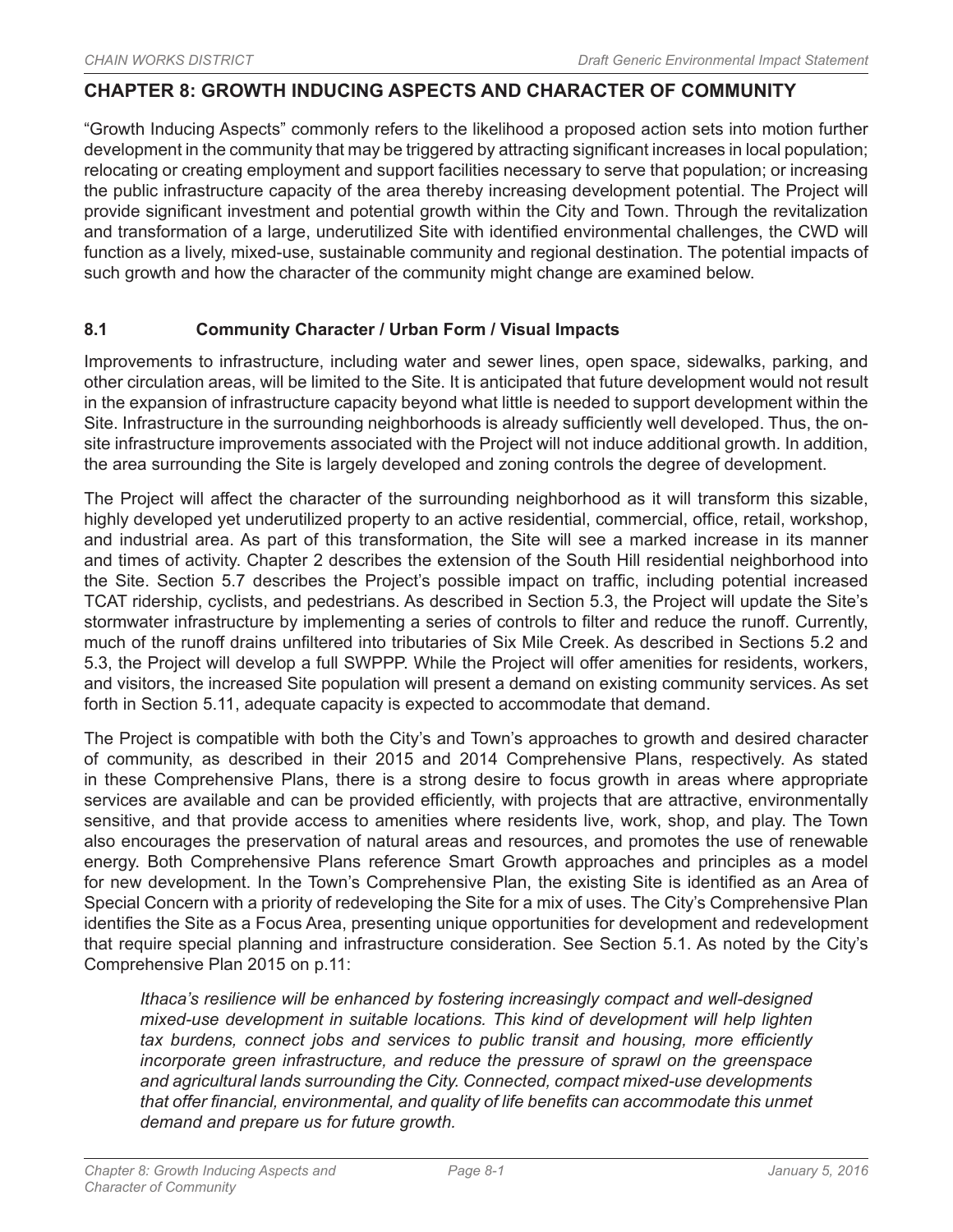Both municipalities see the Site as an opportunity to help meet growing housing demands and support economic growth within Tompkins County. The Project meets all of these goals.

While the surrounding neighborhood will experience increased activity, its urban nature will not change. By incorporating Smart Growth principles into the Project design standards, visual and community character will be maintained. Pedestrian oriented safe, compact street networks will be constructed. The rezoning will knit the proposed urban fabric back into the Site's context, opening it back up to its surroundings and creating porosity in access to the Site via its multimodal transportation network. In the adaptive reuse of the existing structures and in the proposed new development, the visual character of the existing Site and factory structures will be enhanced to celebrate the history and industrial character of the Site, thereby minimally impacting views of the Site. See Section 5.10.

The Project will also enhance recreational opportunities for residents and visitors of the Site. As Section 5.12 describes, the addition of the Gateway Trail as a connection between other surrounding trail networks will create continuity within the overall network and increase recreational opportunities for the Ithaca area. The Project's open space network will allow for both active and passive recreational opportunities, with flexible outdoor spaces to hold community events and markets. The CW1 Sub Area will be a conservation zone for passive recreational opportunities to take place for activities such as hiking, birding, and snowshoeing.

As a mixed-use district, the Project will offer a wide array of amenities for residents, workers, and visitors on Site. These amenities include restaurants, cafes, shops and flexible open space for events, circulation and connections.

### **8.2 Economy / Tax base**

The Project will increase occupants, visitors, and to some extent, tourists on the Site. This additional population will support the local economy, including nearby commercial corridors such as the Ithaca Commons, the South West Commercial area along Route 13, and other shopping venues in the City, Town, County, and beyond. The Project could also stimulate additional growth in City, Town, and State economies, primarily due to the employment and fiscal effects during the construction and operation of the Site.

The Project will have both direct and indirect economic effects. Direct effects include jobs created by construction efforts and the earnings of contractors and their employees hired to do the work or supply materials. It also includes the increase of tax base and revenue. These impacts are estimated based on the Project's anticipated construction cost of \$200 million. At a rate of 20 construction jobs per \$1 million in construction costs, the Project is projected to create an estimated 4,000 construction jobs over its duration. Using the NYS construction employment multiplier of 2.24, the total direct and indirect jobs that will be created or maintained is projected to be a total of 8,960 jobs (this number does not distinguish between full time and part time jobs over the construction period) or 896 jobs per year assuming a 10 year construction period. These estimates are based on rough construction costs and industry rules of thumb. They should be considered an order of magnitude estimate.

After construction, the Project will provide jobs, economic stimulus, and tourism. Operational impacts are projected based on the number of jobs and salary levels derived from anticipated build-out. This analysis is based on Project usage, not specific retailers. It is estimated that approximately 1,500 new jobs will be added following the construction phase as a result of the Project. The renovated buildings are expected to include approximately 396,700 sq. ft. of manufacturing space. On average, fully utilized manufacturing space employs one person per 550 sq. ft.. (Nelson, Arthur C. 2004. *Planner's estimating guide: projecting land-use and facility needs*. Chicago: Planners Press, American Planning Association.) Based on this rule of thumb, 721 manufacturing jobs are projected for the Project. Similarly, fully utilized office space allocates 280 sq. ft. per employee, thus fully leasing the office component of the Project, 223,100 sq. ft.,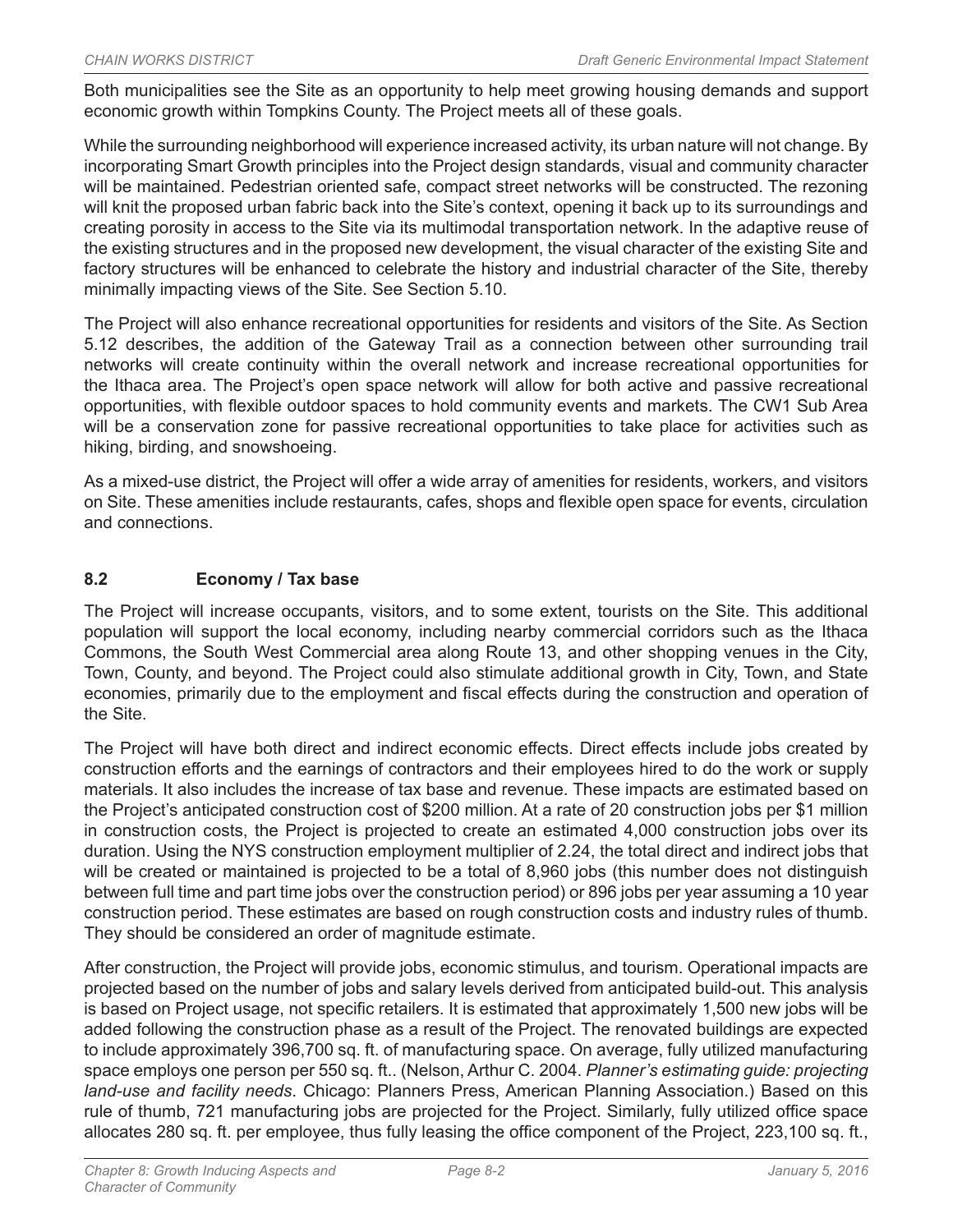would include 797 office workers. These estimates are based on averages that, of course, will vary widely from company to company but they provide an order of magnitude estimate that is useful for evaluating the potential impacts of the Project.

The Project will positively impact the tax levy by increasing the overall property assessment of the Site and neighboring properties. The 2015 tax assessment for the property within the City (462,839 sf) is \$2,000,000 and for the property within the Town (306,886 sf) is \$1,500,000. This is based on the current 821,200 sq. ft.. industrial use. The Project is estimated to have a total mixed-use development of 1,706,150 sf; which doubles the amount of GFA and therefore will greatly increase the property value, to an estimated \$236,000,000. Each developed Phase will be more accurately assessed upon completion. The Project Sponsor will review and incorporate any appropriate programs available to the Project, from City, Town, County, State, or Federal programs, or any other available sources for grants, low interest loans, tax credits, and tax abatements. One such program is the PILOT through the County IDA. Under the typical PILOT program, the sliding scale of tax abatements over a seven to ten year period will only impact improvements to the property and not taxes on the property itself.

Project investment could also stimulate some additional private investment and economic growth outside of the Project in the Ithaca Downtown area to the North, near Ithaca College to the South, and possibly other areas within the City and Town.

## **8.3 Population / Demographics**

As a mixed-use district, the Project will provide a wide array of employment and housing options for the greater population. With the Project, any environmental concerns from historical uses will be remediated to meet residential standards, as described further in Section 5.5 – Public Health and Environment. The Project will not have any disproportionately high human health or environmental effects on minority and / or low-income populations. With approximately 915 units, housing types will vary throughout the Site, which will provide a wide-range of market rate housing opportunities. The wide array and diversity of uses throughout the Site is likely to attract a wide spectrum of demographics. The Conceptual Site Layout Plan is designed to provide different buildings types that will appeal to different segments of the market from double loaded corridor apartment buildings, a very urban arrangement, to loft and penthouse units in the historic buildings, and townhouses nestled into the forested hillside at the south end of the development.

The most recent county wide Housing Needs Assessment (2006) projects a demand for 300 new housing units in the county every year with a majority of new units being rental. The key growing demographic noted is a sharp rise in the senior population, which is expected to be an increasing percentage of the population over the next several decades and a key demographic for the CWD. Other factors in the increasing demand for housing is a reduction in average household size, as empty nesters make up a larger percentage of the population and millennials, working young professionals, delay family formation. The Tompkins County Housing Demand Forecast from Economic & Policy Resources, Inc. confirms this trend noting that between 2006 and 2014 households ages 55+ were expected to require an additional 800 housing units, growing faster than any other demographic group. (http://www.tompkinscountyny.gov/ files/planning/HNA/documents/Appendix4LTHousing Demand Forecast.pdf)

The 2012 Danter Housing Choices report prepared for the Downtown Ithaca Alliance identified the market for luxury, upscale, and moderate / affordable new rental units in the Downtown Ithaca Expected Market Area. The study measured the potential market base for such products based on 2010 census data and data collected during 2011. At that point, Danter recommended adding around 200 units per year with a focus on luxury and upscale rental. The Project Sponsor plans to include units averaging 2 bedrooms, with a range from studios to 3 bedrooms. The average 2 bedroom unit is expected to rent for around \$2,370 based on the current market for similar units. At this price, units would be affordable for households with a combined income of \$94,800. Most households are expected to be one or two people based on the unit mix. According to the 2013 ACS 22.5% of Tompkins County Households earn more than \$100,000. This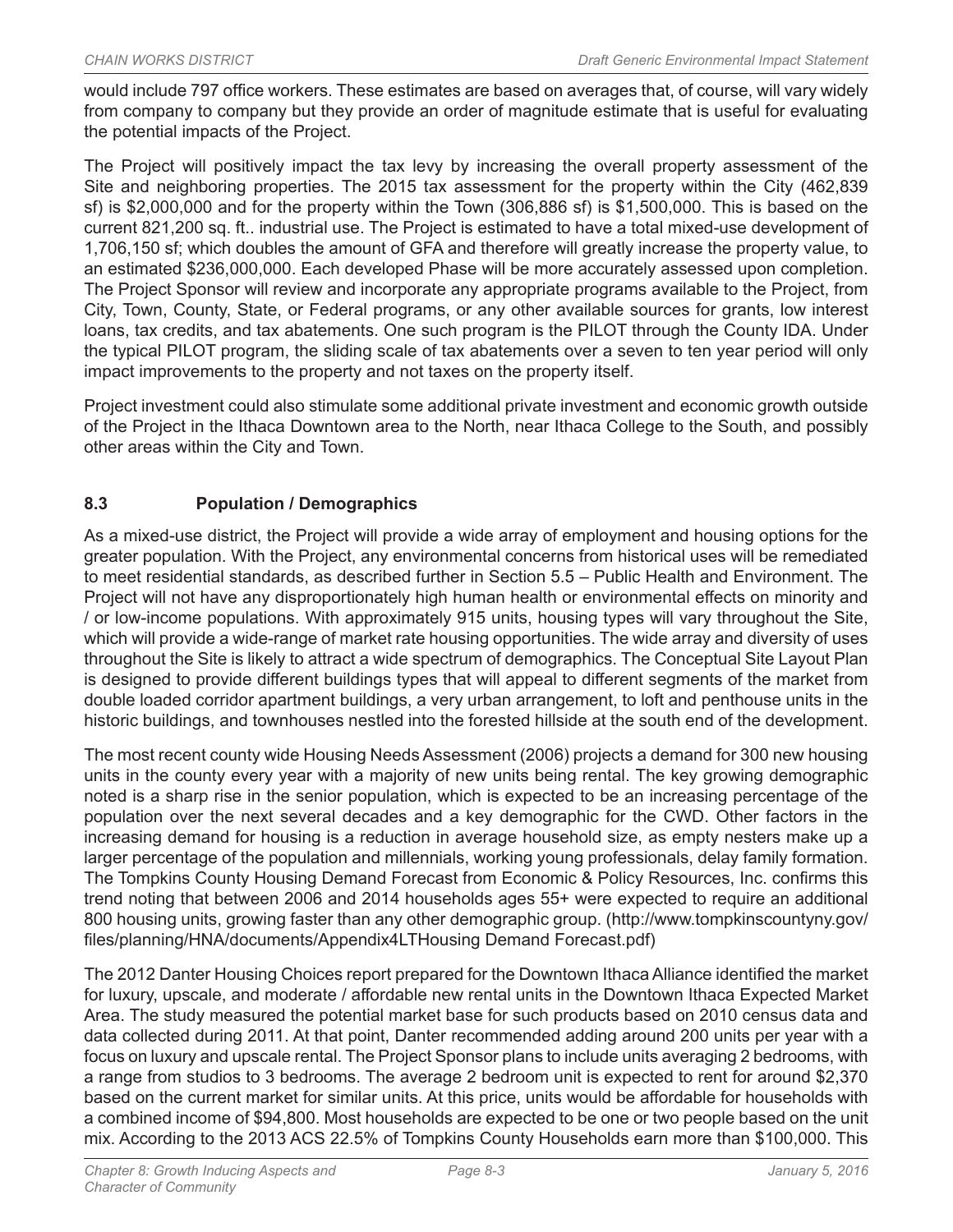accounts for approximately 8,460 existing households in the county that would be potential customers for the Project. In addition, recent surveys of Downtown and Cornell employees have found that on average, 30% of employees that do not live in Tompkins County would like to live here if there were units available that they could afford. Residential turnover in Tompkins County is particularly high, according to the ACS 5-year estimate 2009-2013. In Tompkins County every year just over 15% of all Tompkins County residents move here from outside the county, and more than half of them come from another state or country. Due to this turnover and the growth in the County, it is expected that up approximately 60% of the Project will accommodate new residents, while 40% is filled by existing City and Town residents. Based on that assumption, the Project will need to capture 4.7% of the target market.

With an estimate of 1,500 employees and 915 new housing units, averaging 2 bedrooms each, the development will have a net positive impact on the currently unbalanced housing / jobs ratio in Ithaca. Based on an assumed 1.75 adult residents per housing unit, the Project will house more people than it employs. Due to the existing severe housing shortage in Ithaca, additional unrelated infill development should be expected in the surrounding neighborhood, adjacent business, and industrial sites with or without the Project. For example, the neighboring South Hill Business Campus applied to amend their zoning to allow residential uses at the Town Board's Dec. 7, 2015 meeting. The Project is expected to act as a relief valve for the existing housing demand pressure, reducing the likely amount of change in established neighborhoods rather than inducing additional demand.

## **8.4 Gentrification**

Gentrification is a difficult phenomenon to measure, planning researchers do not agree on one set definition or metric, but it generally includes the phenomenon of rising housing prices, displacement of people from longstanding communities, and neighborhood demographic change in class, race, or ethnicity. There is ample anecdotal evidence that several of Ithaca's neighborhoods are experiencing gentrification, particularly Ithaca's formerly working class neighborhoods of Northside and Southside. In recognition of gentrification as a growing issue, local affordable housing developer Ithaca Neighborhood Housing Services recently created a policy to place all new housing units they produce into a "Community Housing Trust" in recognition of the fact that fighting rising costs is now a primary concern in areas where low investment was previously seen as the main problem. For most of the last decade, the housing market in the City has experienced a severe housing shortage, and the local economy has continued to add jobs more quickly than new housing units have been constructed while Cornell University continues to attract more students. From 2000 to 2013 the Ithaca Metropolitan Statistical Area had an 18.6% increase in private sector jobs, compared to increases of 8.6% in NYC and 4.5% statewide. Over that same period, the population of the City only increased 1%. As a result of high demand and low housing supply, according to the 2008 - 2012 ACS 5-year estimates, Ithaca's homeowner vacancy rate is only 2.4%, while the rental vacancy rate is 1.1%. Some recent estimates put the figure even lower for apartments in prime areas. A market with healthy competition generally has vacancy rates of 5% or higher, and gentrification is frequently observed in neighborhoods with vacancy rates significantly higher than Ithaca's crisis level shortage. The Ithaca Housing Authority has wait times that average 1-3 years according to the 2014-2018 City Consolidated Plan, and according to the City Mayor, Svante Myrick, "every-day" black households are being pushed out of the city. This occurs as a result of policies that say to build absolutely no housing, even though the population increases by (about) 4,000 people. The people who will get priced out are the poor and the working class. (Ithaca Voice, http://ithacavoice.com/2015/09/as-rents-rise-fewer-blackpeople-live-in-city-of-ithaca/)

The Project addresses two of the underlying causes of gentrification: low housing supply and a shortage of developable land in the City for new housing. Rezoning the CWD to allow the development of new housing will reduce pressure on existing neighborhoods to accommodate Ithaca's job growth and demand for housing in walkable neighborhoods. Due to construction costs, new housing in the CWD will likely be more expensive on average than much of the existing housing in Ithaca, which some may see as a sign of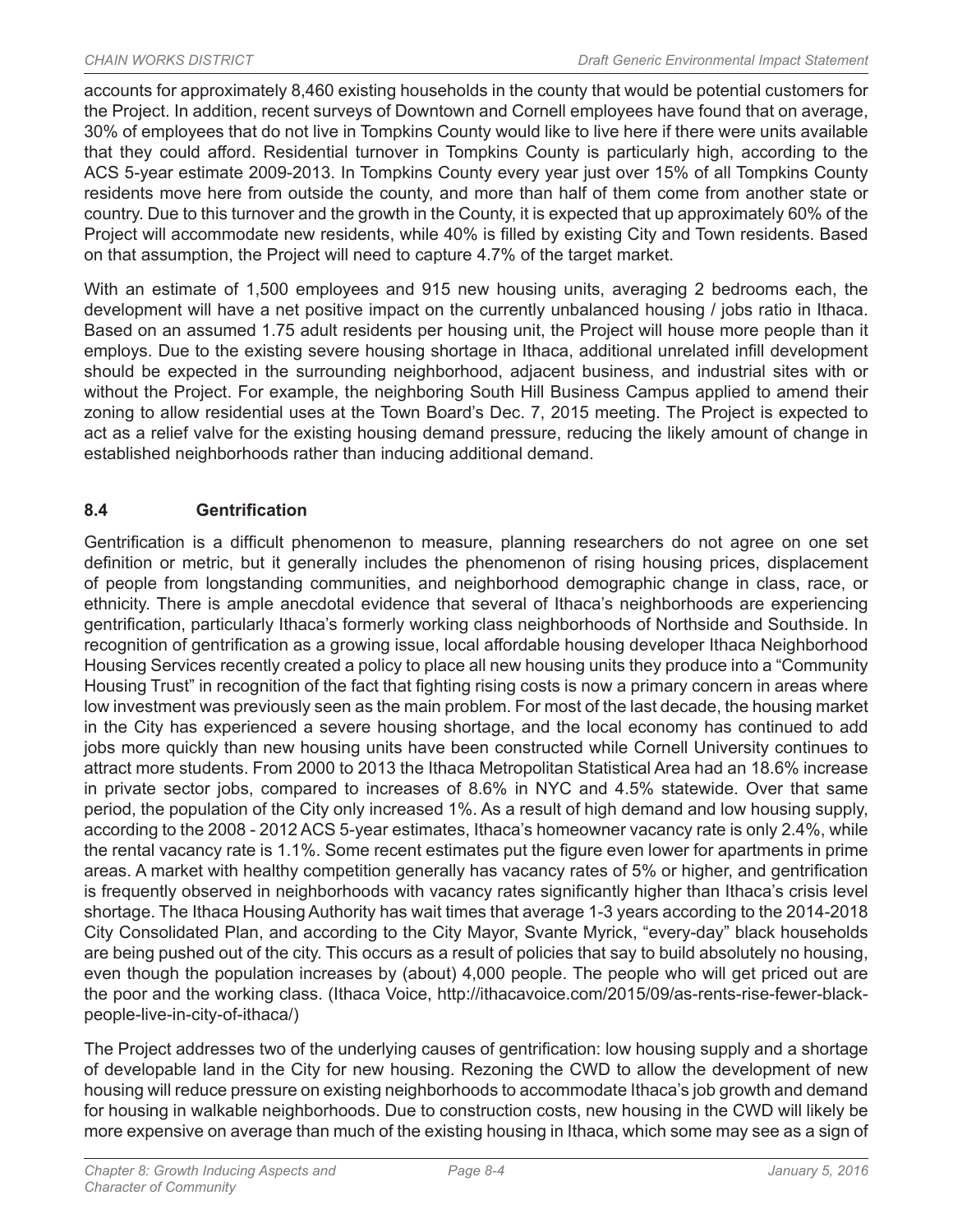gentrification. However, converting an area that is not residential into a new neighborhood is, by definition, not resulting in the displacement of existing households, one of the key factors in gentrification. While the Project does not plan to include any below market rate housing, the additional supply of units allowed under the proposed rezoning action can be expected to help slow, reduce, or prevent gentrification in the surrounding neighborhoods by increasing the City's limited housing supply.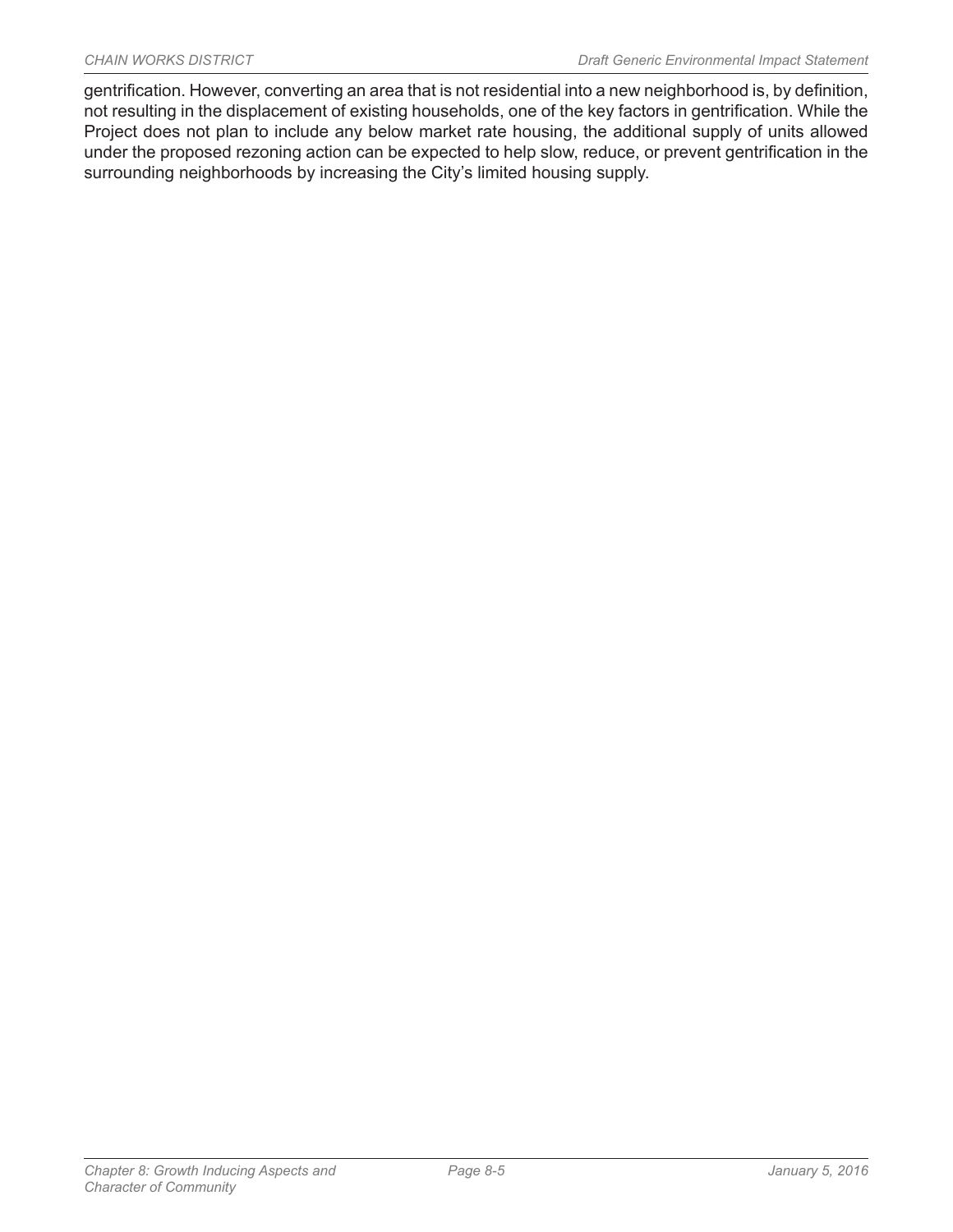# **Chapter 9: Effect of the Proposed Project on the Use and Conservation of Energy**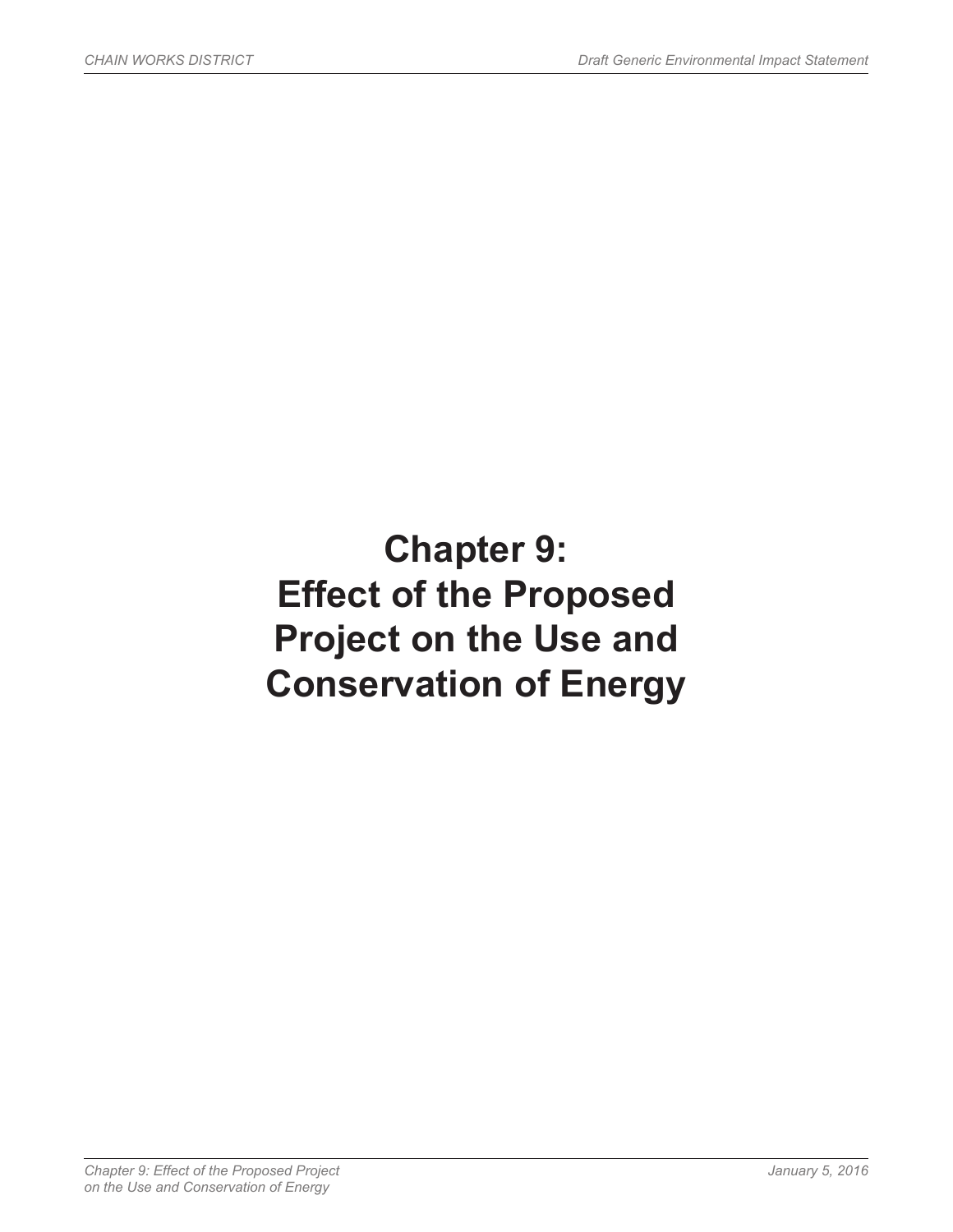## **CHAPTER 9: EFFECT OF THE PROPOSED PROJECT ON THE USE AND CONSERVATION OF ENERGY**

Impacts of the Project on the Use and Conservation of Energy are discussed below (please note: a summary of the energy demands is under Section 5.8). It also describes the sustainability and energy efficient features that have been incorporated into the Project, consistent with LEED ND, to mitigate any impacts on the use of energy. A discussion of strategies to be implemented to conserve energy and reduce consumption is provided. The Project Sponsor will provide guidelines for the construction of "Green Buildings" and evaluate the certification of buildings under LEED guidance.

Both short-term and long-term impacts on the Use and Conservation of Energy will result from the construction and operation of the Project. Construction of the Project will require the use of non-renewable energy resources including electricity, gasoline, and diesel fuel over the short-term. In addition to powering construction and paving equipment, that equipment, along with delivery vans and construction workers, will be commuting to and from the construction Site consuming energy. The use of an area within CW3 for construction storage and staging will reduce the amount of energy used associated with trips to and from the Site to bring equipment and supplies.

Long-term impacts on the use and conservation of energy will result from the consumption of energy from day-to-day Project operations, such as heating, cooling, powering various commercial and industrial operations and lighting buildings, and from Project generated traffic.

To mitigate these impacts, the Project Sponsor is exploring various sustainability and energy efficient features that will be considered in Project development and implementation consistent with LEED ND, LEED for Existing Buildings, and LEED for New Construction to minimize Project energy consumption. The Project Sponsor will be seeking LEED certification for at least one or more of the individual buildings as a requirement of the NYSERDA Cleaner Greener Communities Grant. Energy usage will exceed NYS Energy Conservation Construction Codes and follow LEED standards as the general guidelines for the construction of all buildings regardless of whether or not a building will seek certification.

LEED ND certification prerequisites require all of the following to be documented in the Green Building and Infrastructure (GIB) credit category:

- At least one building will be designed, constructed, or retrofitted to LEED standards;
- American Society of Heating, Refrigerating and Air-Conditioning Engineers (ASHRAE) Energy Standard for Buildings Except Low-Rise Residential Buildings (Standard 90.1–2010), which has been a benchmark for commercial building energy codes in the United States and a key basis for codes and standards around the world for more than 35 years, will be applied to 90% of the total building floor area (rounded up to the next whole building) of all nonresidential buildings, mixeduse buildings, and multi-unit residential buildings four stories or more constructed as part of the Project or undergoing major renovations as part of the Project;
- Requirements of LEED for Homes v4 EA Prerequisite: Minimum Energy Performance will be applied to 90% of new single-family residential buildings and new multiunit residential buildings three stories or fewer.

The Project Sponsor will also evaluate alternative energy measures including (but not limited to) PV, wind, and CHP or cogeneration systems. Resources for further study include the 2011 Cornell University CEE 5910 Feasibility Study of Renewable Energy Sources at the Emerson Plant in Ithaca, NY. The City was also awarded the 2015 NY Prize for The Ithaca Community Microgrid: First Stage Feasibility Assessment that will play a major role in the conservation of energy for not only the CWD but also a large portion of the City. The following excerpt from the City's NY Prize application summarizes the objectives of the study.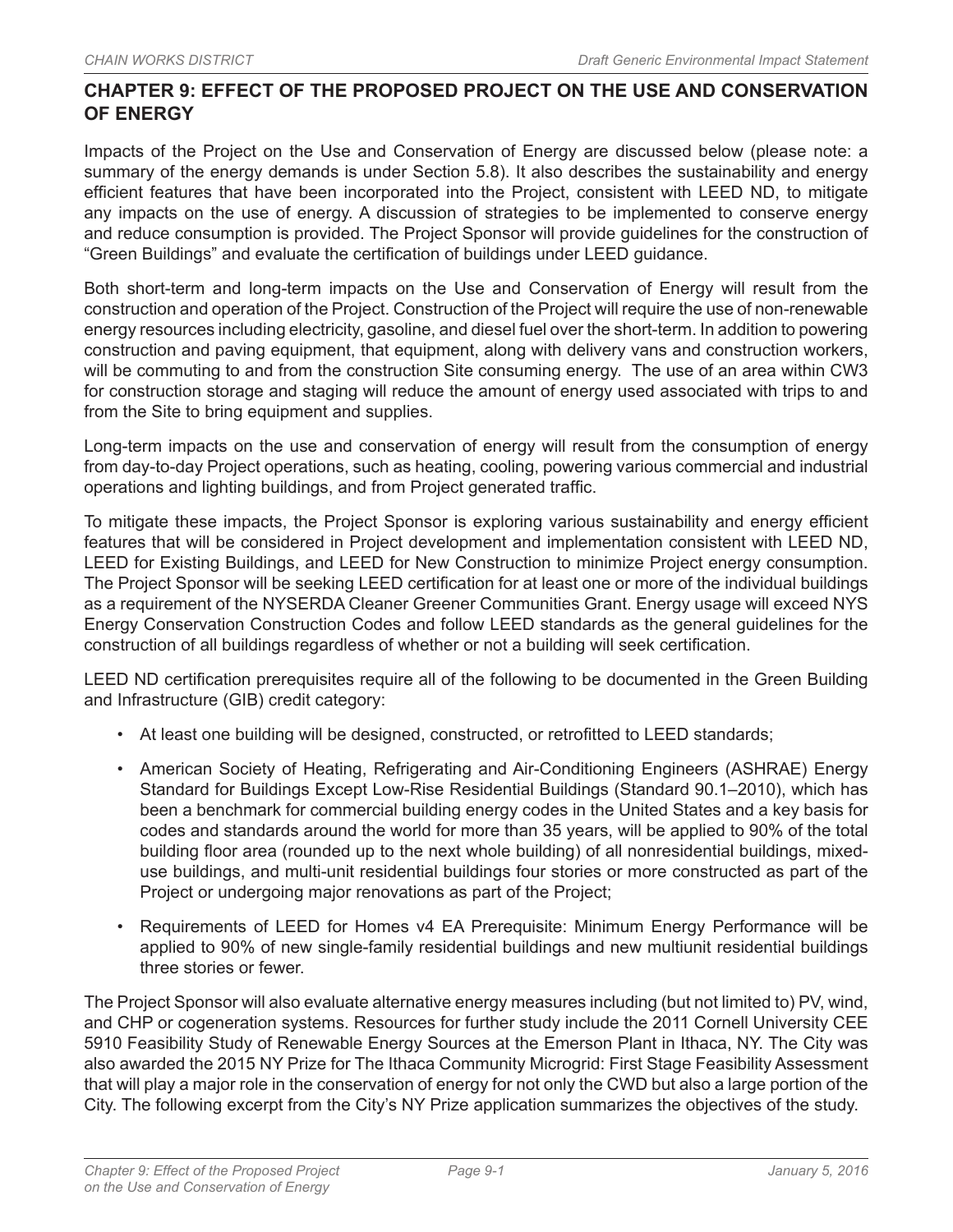*This proposal is designed to create the basis for an Ithaca Community Microgrid by using two existing facilities, the IAWWTF and the former Emerson Power Transmission plant now referred to as the Chain Works District (CWD), for power generation to serve two city energy districts, preferably via existing NYSEG distribution infrastructure. The IAWWTF will serve as the core distributed energy resource facility of a Northside Energy District (NED) and the CWD will serve the same function for a Southside Energy district (SED). This project proposes the feasibility assessment of Combined Heat and Power (CHP) as well as extensive biogas, solar PV, and energy storage systems at these two facilities. The value of energy production buildout at these two sites is emphasized by the extensive planned developments in the areas of the IAWWTF and the CWD that will significantly augment current electricity demand. Thus, development of the two new energy districts*  will provide an economic foundation for the project and the community. The microgrid *configuration as proposed would provide electricity that is islandable from the commercial grid to power vital community services during emergencies. Collaboration with NYSEG to improve electric system reliability, efficiency, expansion, emissions reduction, and cost will also interest third party investors.*

The Project Sponsor will be seeking available funding through the NY-Sun Program to help reduce the costs of installing solar electric PV systems across NYS. These programs help owners understand and navigate the various opportunities for incentives. Although solar electric systems have not been designed at this point, it is likely that roof mounted and to some extent ground mounted solar will play a major role in reducing the consumption of fossil fuels throughout the CWD.

The Project Sponsor has developed a Project Benefits Metrics Report (PBMR) as part of the Cleaner Greener Communities award from NYSERDA (See Appendix N1). This report outlines the anticipated conservation of energy that could result from the full build out of the Project over time. All calculations for benefits are based on the building area and planned usage with multipliers applied based on industry standards as noted below. Further benefits are likely but difficult to calculate precisely. New buildings constructed in the neighborhood will magnify the estimated impacts on neighborhood connectivity, walkability, diversity, and mix of uses. Benefits will also accrue for adjacent residents, including increased walkability and reduced VMT, but this potential is not yet quantifiable.

The following information is excerpted from the PBMR. The complete PBMR can found in the attached Appendix N1.

Conventional Energy Savings (17,054 MMBTU/year): Estimate based on U.S. EPA's Energy Star–Target Finder data collected by nationally representative surveys, such as DOE's Commercial Buildings Energy Consumption Survey (CBECS). The design goal is to reduce energy use over regional average (assumes conventional energy to be natural gas and grid electricity) for building type by 70% (Architecture 2030) and consumption per finished 1 square foot (the baseline used is 98,000BTU/sq. ft. based on the 2003 U.S. EIA Middle Atlantic Commercial Building Survey, the most recent available.).

*Natural Gas Savings (5,457 therms/year): Assumption: natural gas represents 32% of total annual MMBTU; See above for total energy use estimate.*

*Grid Electricity Savings (8,762,906 KWh/year): Assumption: Electricity represents 68% of total MMBTU.*

*Gasoline Savings (48,378 gallons/year): Gallons saved are based on VMT reduction per capita multiplied by new resident estimate. Assumptions: Average 2013 fuel efficiency - 23.5 MPG - US EIA. See VMT calculation.*

*Conventional Energy Cost Savings (\$ / year): Estimated Grid Electricity and Natural Gas savings multiplied by average 2013 price (\$0.1029/kWh and \$12.66/ 1,000 cu. ft.,*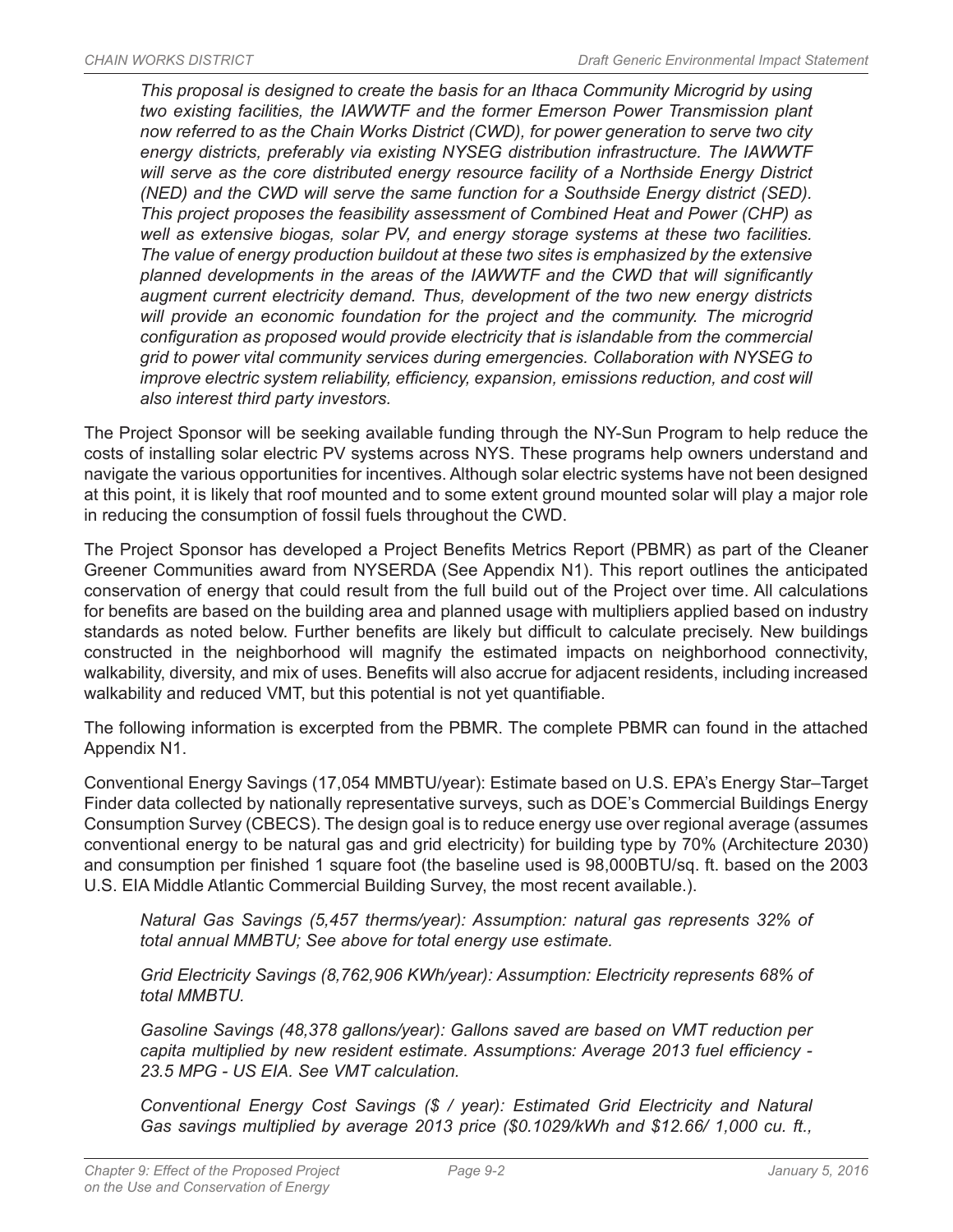*respectively).*

*GHG Savings (1299 MTCDE/year): Based on estimated electricity, natural gas savings from buildings and gasoline savings from VMT reduction. MTCDE calculations based on EPA's Pollution Prevention Program's Greenhouse Gas Calculator and NYSERDA conversion factor for grid electricity.*

*Renewable Electricity Created (2313 MWh/year): Assumptions: Annual average of 5 hours usable sun per day. See Installed Solar Capacity.*

*Installed Solar/Wind/Geothermal Capacity (1.5 MW): Assumptions: Half of all roof area is covered in solar panels, generating 8W per sq. ft. (the low range of industry estimate of 8-10W per sq. ft.).*

*Number of new LEED or Certified Buildings: All buildings will target LEED Gold, at least 1 building will be Certified as required by LEED ND.*

*Vehicle-Miles-Traveled (551,400 VMT/year) reduced (miles): Assumes residential count based on 1.5 residents per 1000 gross sq. ft. residential space. Neighborhood form results in 30% VMT reduction from county average (Growing Cooler, Ewing, et al., shows a 30% reduction in VMT and GHG emissions in walkable neighborhoods). Reduced VMT in surrounding neighborhoods from the increase in walkability has not been calculated. This calculation does not include additional reductions from other complementary measures, such as higher fuel prices and transportation demand management policies.*

Finally, the Project's adaptive reuse of existing buildings allows for the preservation of the energy embodied in existing buildings. By preserving the existing buildings where feasible, the Project will avoid the disposal of thousands of BTUs worth of building materials. Building reuse extends the life cycle of buildings and conserves resources such as energy by requiring less manufacturing and transportation of materials.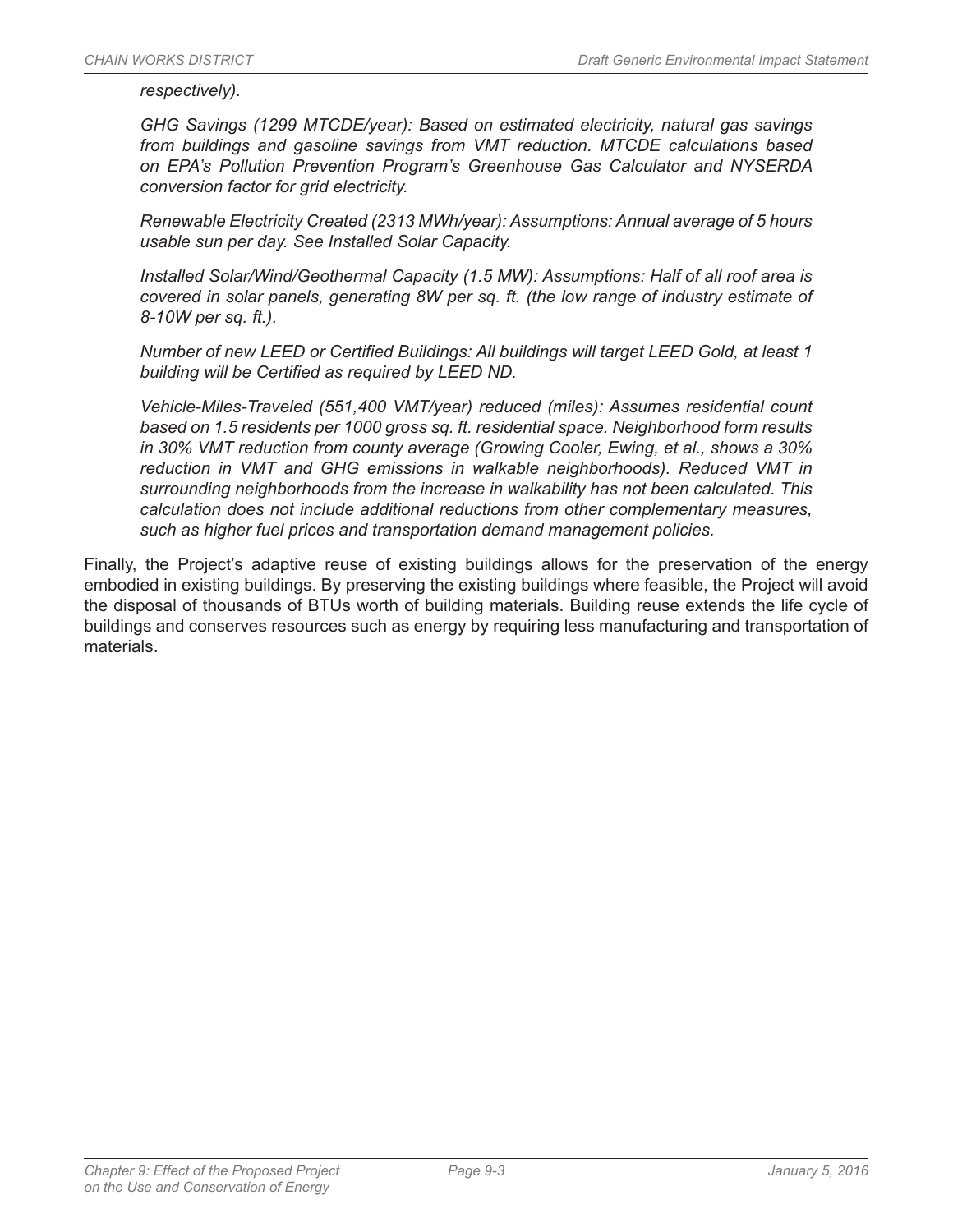## **Chapter 10: Thresholds for Future Actions**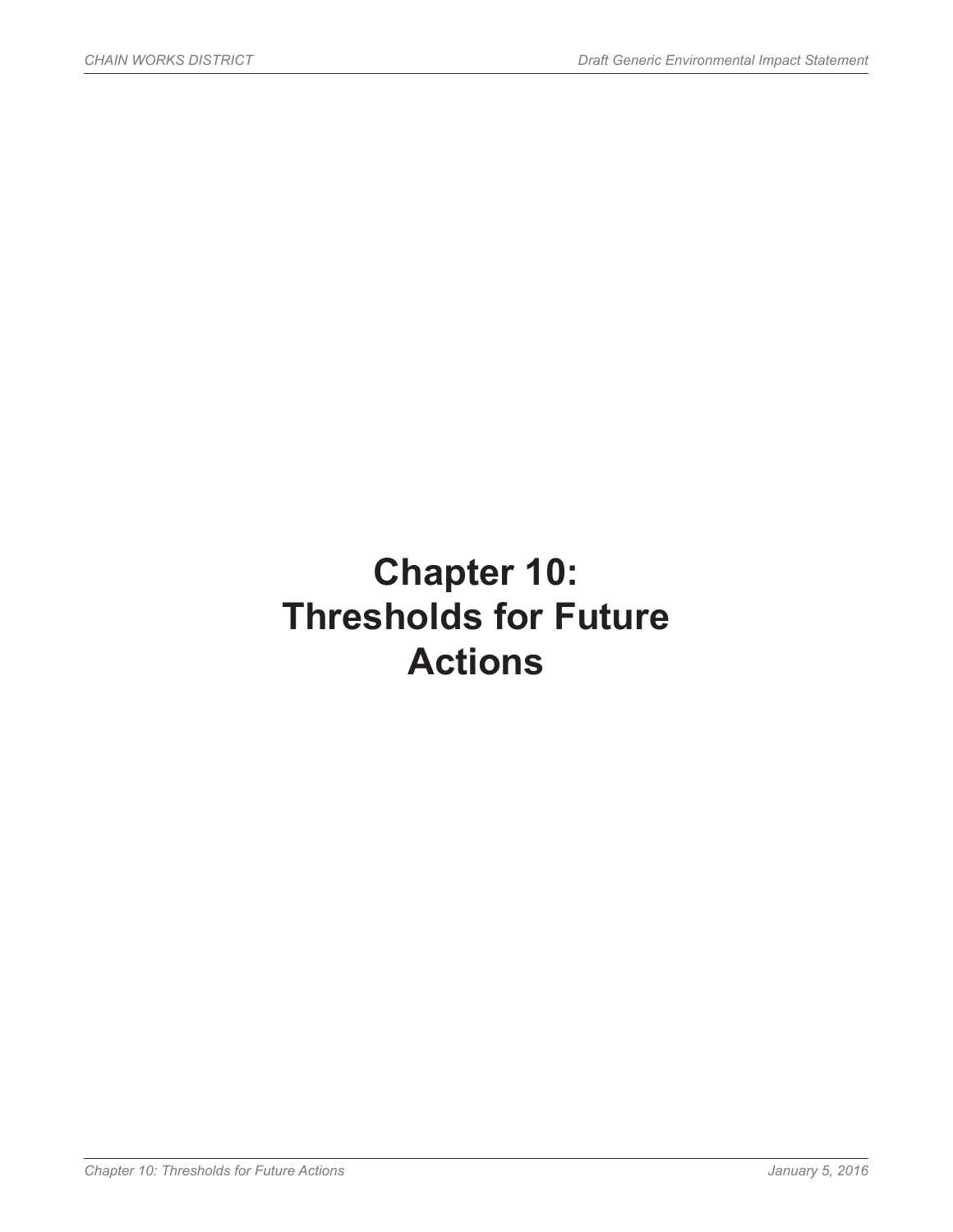## **CHAPTER 10: THRESHOLDS FOR FUTURE ACTIONS**

The Project is based upon the proposed PUD / PDZ Zoning Code and the Conceptual Site Layout Plan involving both well-defined elements (e.g., Redevelopment of Buildings 21, 24, 33, and 34 – identified as Phase I of the Project – along with selected demolition and redevelopment of the other existing structures and the necessary improvements to related infrastructure such as the internal streets through the Project core to be performed some time following Phase I), and less defined components that would be further designed and developed in the future such as the new buildings clustered at the north end of the Site, along NYS Route 96B, and the southeastern portion of the Site. Certain assumptions were made to evaluate impacts associated with the Project, with more assumptions made related to the less-defined elements. As Project plans move forward and the Conceptual Site Layout Plan is developed into final design proposals, Project changes may occur for the well-defined components but more likely for the less defined elements. While the PUD / PDZ Zoning Code should minimize the degree of change that could influence the evaluation of impacts set forth in the DGEIS, changes could occur. For example, such changes could include increases or decreases in total square footage for specific uses (e.g., residential, commercial, retail).

This Chapter sets forth conditions, criteria, or thresholds and procedures to guide the need for supplemental determinations of significance or final design-specific EISs related to future final design-specific actions that may be undertaken.

Final designs for less-defined, more conceptual Project phases and components, or any proposed changes to the better-defined elements (collectively, "Future Project Plans") will require further evaluation pursuant to SEQR. Because the Site lies in both the City and Town, either the City Planning Board or Town Planning Board are most likely to be lead agencies for designated actions depending upon the location of the Future Project Plans (hereinafter "Lead Agency"). The Lead Agency will be responsible for performing an environmental review on the Future Project Plans and must consider Future Project Plans proposed in relation to (i) the FGEIS and (ii) the Findings Statement, which will be issued for the Project. Once Future Project Plans have been submitted to the Lead Agency, that agency must determine if the environmental impacts associated with such Future Project Plans have been adequately addressed in the FGEIS and SEQR Findings Statement issued by that Lead Agency, taking into account whether the proposal exceeds any of the thresholds or meets any of the conditions outlined below. This determination must be made and documented before any Future Project Plans are approved.

In the event that the Lead Agency determines that:

- 1. Future Project Plans would be carried out in conformance with the conditions and thresholds established in Table 10-1 below, then no further SEQR compliance would be required;
- 2. Future Project Plans would be carried out in conformance with the conditions and thresholds established in Table 10-1 below, but are not addressed or are not adequately addressed in the Findings Statement for the FGEIS, then an amended Findings Statement must be prepared;
- 3. Future Project Plans are not addressed or are not adequately addressed in the FGEIS for the Project, but the proposal does not exceed any of the thresholds established in Table 10-1 below, or the proposal does exceed a threshold established in Table 10-1 below, but would not result in any significant adverse environmental impacts, then a negative declaration must be prepared; or,
- 4. Future Project Plans are not addressed or are not adequately addressed in the FGEIS for the Project and/or the proposal would exceed one of the thresholds established in Table 10-1 below and may have one or more significant adverse environmental impacts, then a supplement to the FGEIS must be prepared.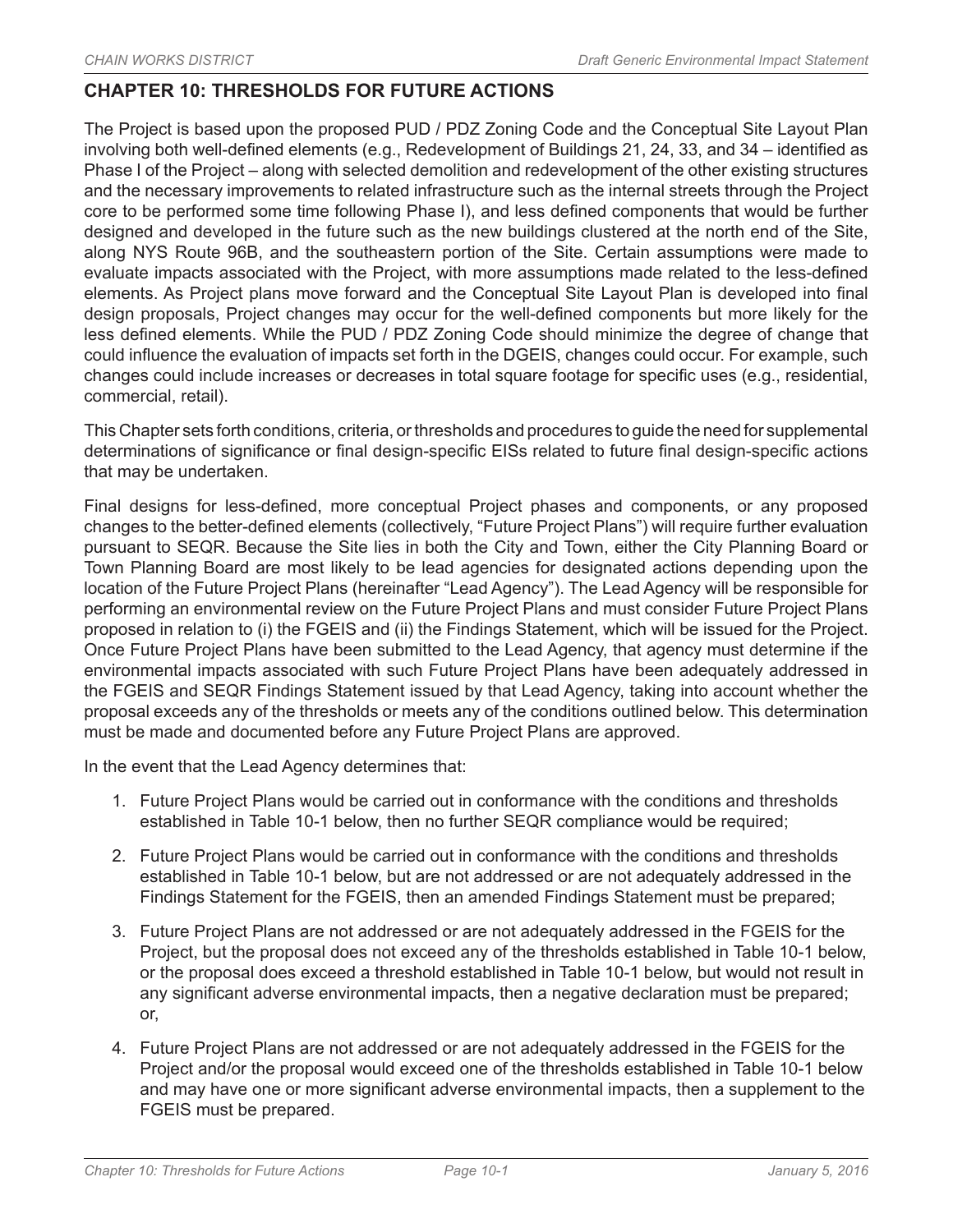Note that Pursuant to SEQR regulations governing GEISs, the issuance of a conditioned negative declaration is not authorized.

| <b>Environmental Setting</b>                                                                                                                                            | <b>Threshold</b>                                                                                                                                                                                                                       |
|-------------------------------------------------------------------------------------------------------------------------------------------------------------------------|----------------------------------------------------------------------------------------------------------------------------------------------------------------------------------------------------------------------------------------|
| <b>Land Use</b>                                                                                                                                                         | Material changes to when site plan approvals are triggered;<br>allowable uses in Sub Areas; size and location of Sub<br>Areas (see Figure 2.1-3 and Table 2.7-1); required buffers;<br>maximum Sub Area coverage; and maximum density. |
|                                                                                                                                                                         | A material change to the Conceptual Site Layout Plan<br>such as the general location or grouping of structures and<br>streets or Site access points.                                                                                   |
|                                                                                                                                                                         | Total square footage of uses (residential, commercial and<br>industrial) as set forth in Table 2.7-1.                                                                                                                                  |
| Land - Topography                                                                                                                                                       | Development proposed on slopes greater than or equal to<br>20%.                                                                                                                                                                        |
| Water Resources - Stormwater                                                                                                                                            | Future proposed action likely to exceed total impervious<br>coverage rate of 70%.                                                                                                                                                      |
| Vegetation                                                                                                                                                              | Non-recreational facilities proposed in CW1.                                                                                                                                                                                           |
|                                                                                                                                                                         | Material changes to size (23.86 acres) and location of<br>CW1.                                                                                                                                                                         |
| <b>Public Health</b>                                                                                                                                                    | The approved ROD Amendment must allow residential<br>development.                                                                                                                                                                      |
| Transportation                                                                                                                                                          | Future proposed action likely to exceed a mixed-use<br>development of 1.7 MSF or square footage allocations for<br>land uses generally set forth in Table 5.7-4.                                                                       |
| <b>Utilities</b><br>Water<br>Discharge to Turner Place Sewer<br>Discharge to South Cayuga Street Sewer<br>Total peak sewer discharge<br>Natural Gas / Electric<br>Light | Proposed action likely to cause the Project's total demand<br>to exceed:<br>271,500 GPD and peak @ 1500 gpm<br>2,033 gpm<br>1,450 gpm<br>1,500 gpm<br>143,400 MMBTUs<br>Not to exceed Design Standards, Table 13                       |
| <b>Air Quality</b>                                                                                                                                                      | Proposed action likely to cause Project's total emission of<br>carbon dioxide equivalent to exceed 2,686 tons/year.                                                                                                                    |
| <b>Visual and Aesthetic Resources</b>                                                                                                                                   | Proposed maximum building height exceeds Design<br>Standards, Table 7.                                                                                                                                                                 |
|                                                                                                                                                                         | Material changes to size (23.86 acres) and location of<br>CW1.                                                                                                                                                                         |
|                                                                                                                                                                         | Non-recreational facilities proposed in CW1.                                                                                                                                                                                           |
| Open Space                                                                                                                                                              | Material changes to size (23.86 acres) and location of<br>CW1.                                                                                                                                                                         |

*Table 10-1: GEIS Thresholds (FE)*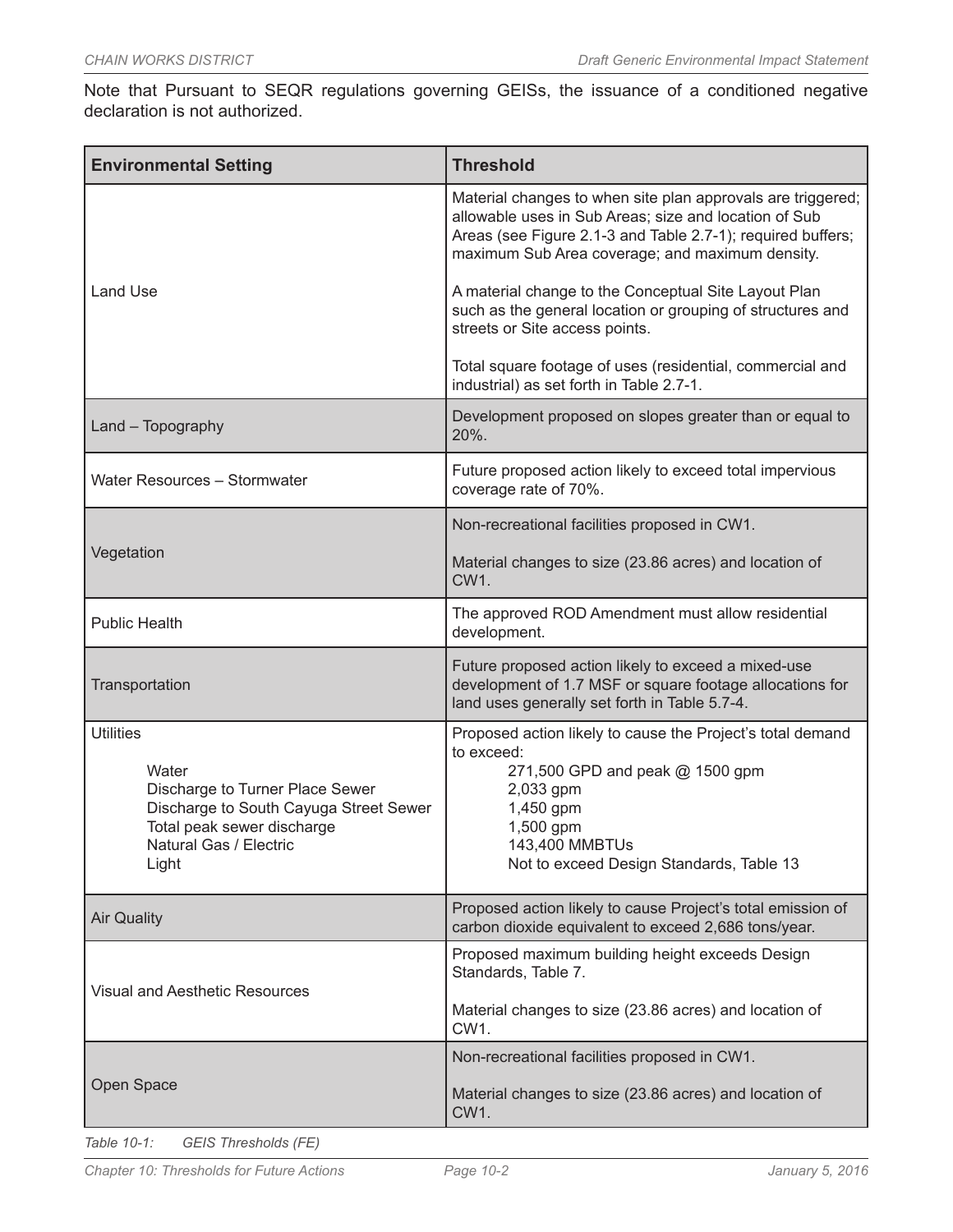Future Project Plans which exceed any of the thresholds set forth in Table 10-1 shall not be considered to have been adequately addressed by this DGEIS and must be evaluated by the Lead Agency by following the procedures outlined earlier in this Chapter to determine whether additional environmental review will be necessary.

Because noise impacts are highly dependent upon specific proposed uses, potential impacts from noise have not been evaluated in this DGEIS. Noise impacts associated with Phase I of the Project are addressed in Chapter 12. The Lead Agency should evaluate whether the uses involved in specific Site Plan proposals or other proposals before that agency may have the potential to be a significant adverse environment impact and appropriately document that determination to comply with SEQR. Such determination may result in either a negative declaration (i.e., a determination that the noise does not constitute a significant adverse environmental impact) or a positive declaration, which would then require a supplemental EIS to further study the potential impacts from noise.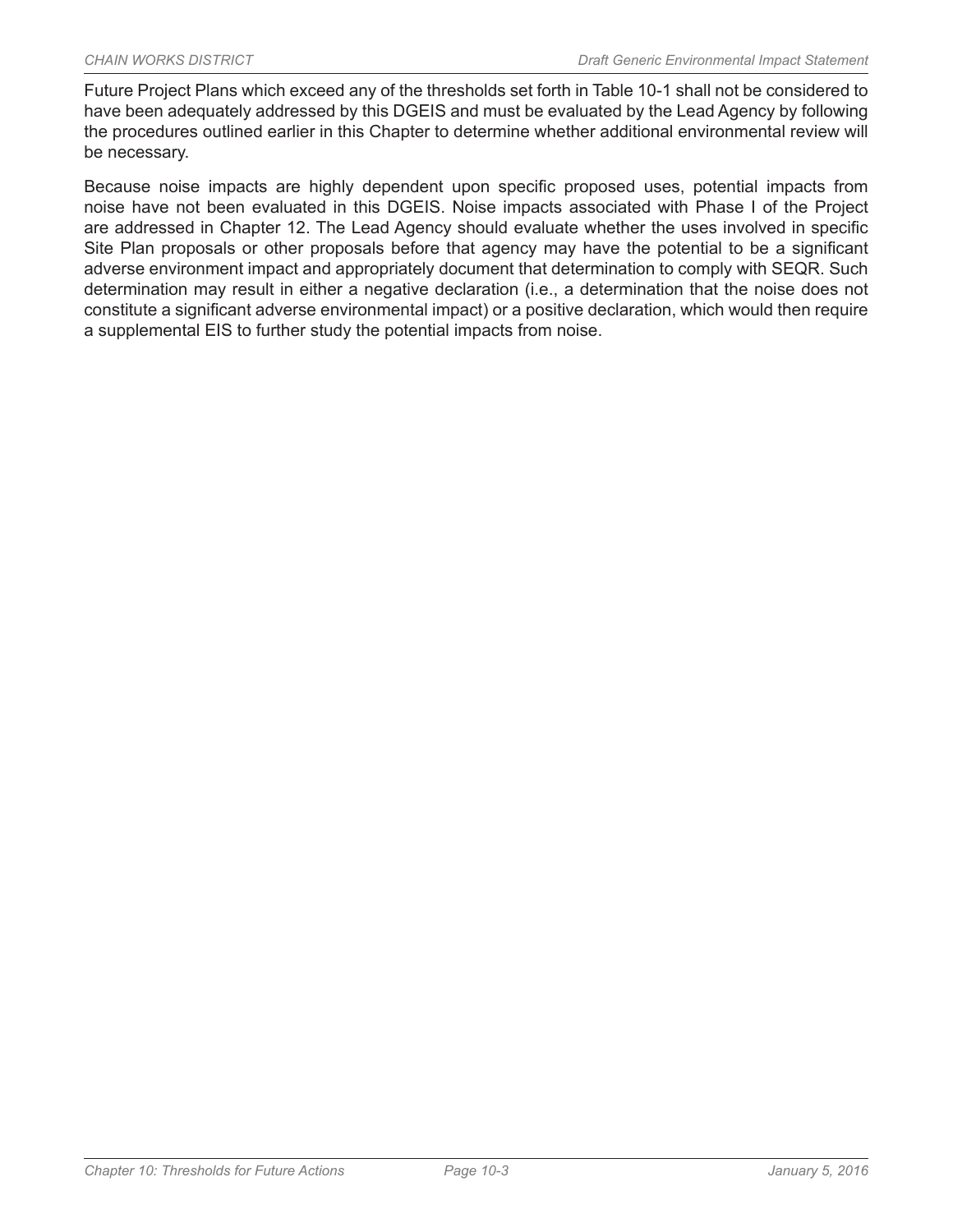# **Chapter 11: Cumulative Impacts**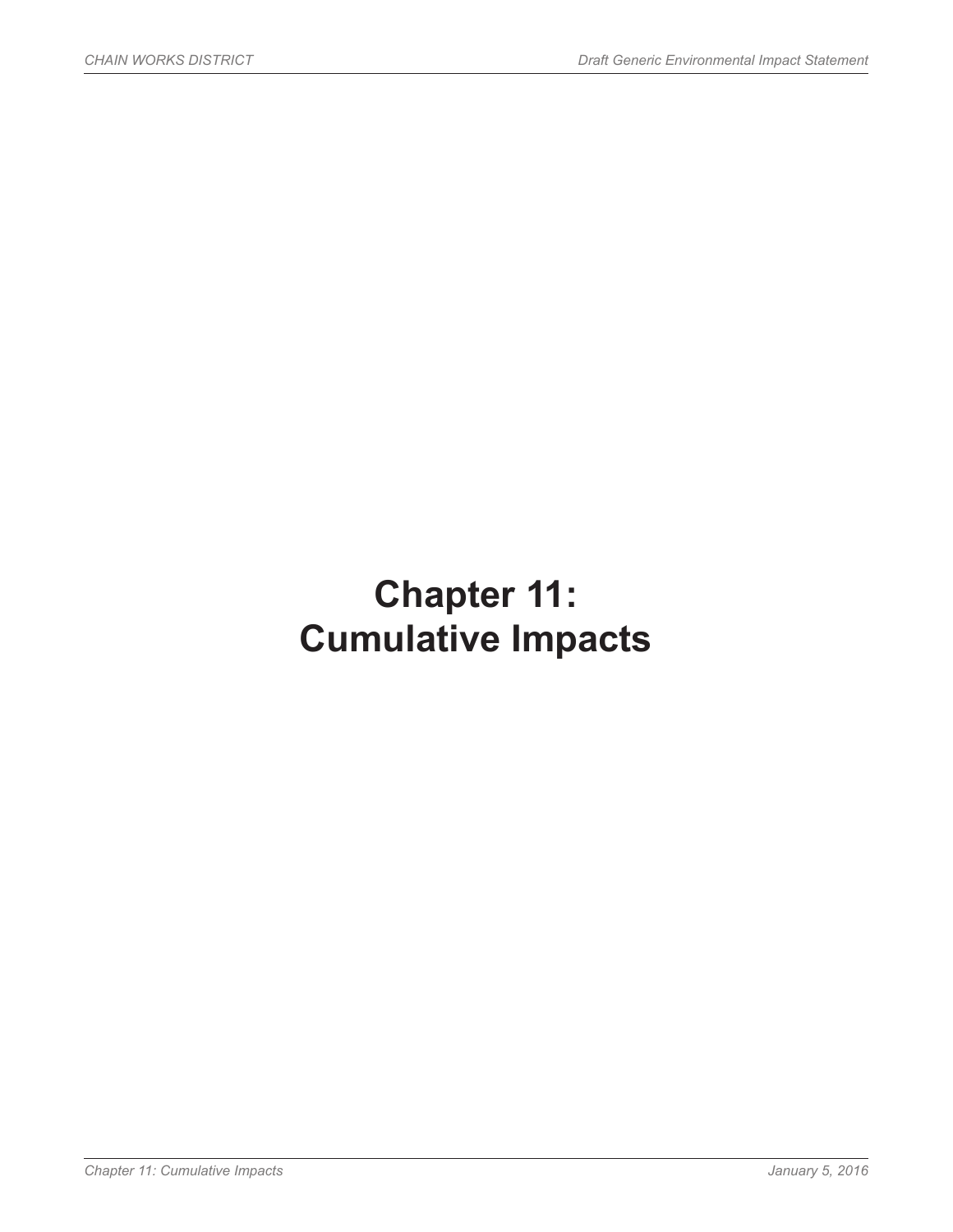## **CHAPTER 11: CUMULATIVE IMPACTS**

Cumulative impacts may result from separately minor but collectively significant actions that take place over an extended period time. It is an impact that could result from incremental impacts of a proposed action when added to other recently constructed, present, or reasonably foreseeable future actions by other entities separate from the Project.

In a consultation with the Lead Agency (see Appendix A2 for correspondence), it was determined the Study Area for the TIS (Figure 5.7-1) be used as the area to consider projects that have been approved and / or constructed in the last 24 months to consider cumulative impacts. The Project Sponsor is not aware of any reasonably foreseeable future actions by other entities within the Study Area not already approved, under construction, or recently completed.

In the City, the following projects in the vicinity of the Project have been recently approved, are undergoing construction, or were recently completed in the last 24 months:

- 1. Marriott Hotel (undergoing construction): This 10-story downtown hotel, located adjacent to the Ithaca Commons on S. Aurora Street, began construction in early 2015 with a target completion for 2017. This will add 159 guestrooms to Ithaca's stock, with a restaurant/retail space on the ground floor. This project, among others in the Central Business District (CBD), is part of a plan to revitalize Downtown Ithaca to become denser and more pedestrian friendly.
- 2. Canopy Hotel (recently approved): This 7-story downtown boutique hotel is a new lifestyle hotel brand from Hilton, centered on a neighborhood-driven theme of locality, culture, and comfort. The project is located along Seneca Way and behind the Carey Building, with vehicular access from E. State Street. Recently approved in early 2015, the project will add 123 guestrooms to Ithaca's stock, with a restaurant/retail space on the ground floor. This project is also located in the CBD zone in Downtown Ithaca.
- 3. Carey Building- additions (undergoing construction): This project will create a five-story, mixeduse addition to an existing two-story building located on E. State Street. REV, a downtown business incubator, will move from the second to the new third floor, working in partnership with Cornell University, Ithaca College, and TC3 to create one of three incubators as part of the Southern Tier Hot Spot Innovation Zone and is part of the StartupNY initiative to create jobs throughout New York State. The upper floors will contain 16 residential apartments. This project is also located in the CBD zone in Downtown Ithaca.
- 4. Harold's Square (recently approved): This project, located on the Commons, will create a new 11-story mixed-use building housing retail (one-story) and business spaces (three-stories), with 36 one and two-person residential apartments units (six-stories) and a penthouse level with multi-purpose uses for tenant amenities. This project is also located in the CBD zone in Downtown Ithaca.
- 5. Lofts @ Six Mile Creek [Cayuga Place 2- 217 S. Cayuga Street] (construction completed in late 2015): This 7-story project in Downtown Ithaca adds 45 residential apartments to Ithaca's shortage of rental units. The project is located along Six Mile Creek, and provides tenants with parking via the S. Cayuga Street Parking Garage.
- 6. Collegetown Terrace Apartments (recently completed / undergoing construction): This project sits on a 16.4 acre site located on E. State Street between Quarry Street and Valentine Place. When completed, it will contain seven new structures ranging from three to four stories. Buildings 5 & 6 have been recently completed in the last two years, and Building 7 is currently under construction. This new rental apartment development is targeted towards graduate students, with a total of 1,260 bedrooms, 634 of which are new, in new and existing apartment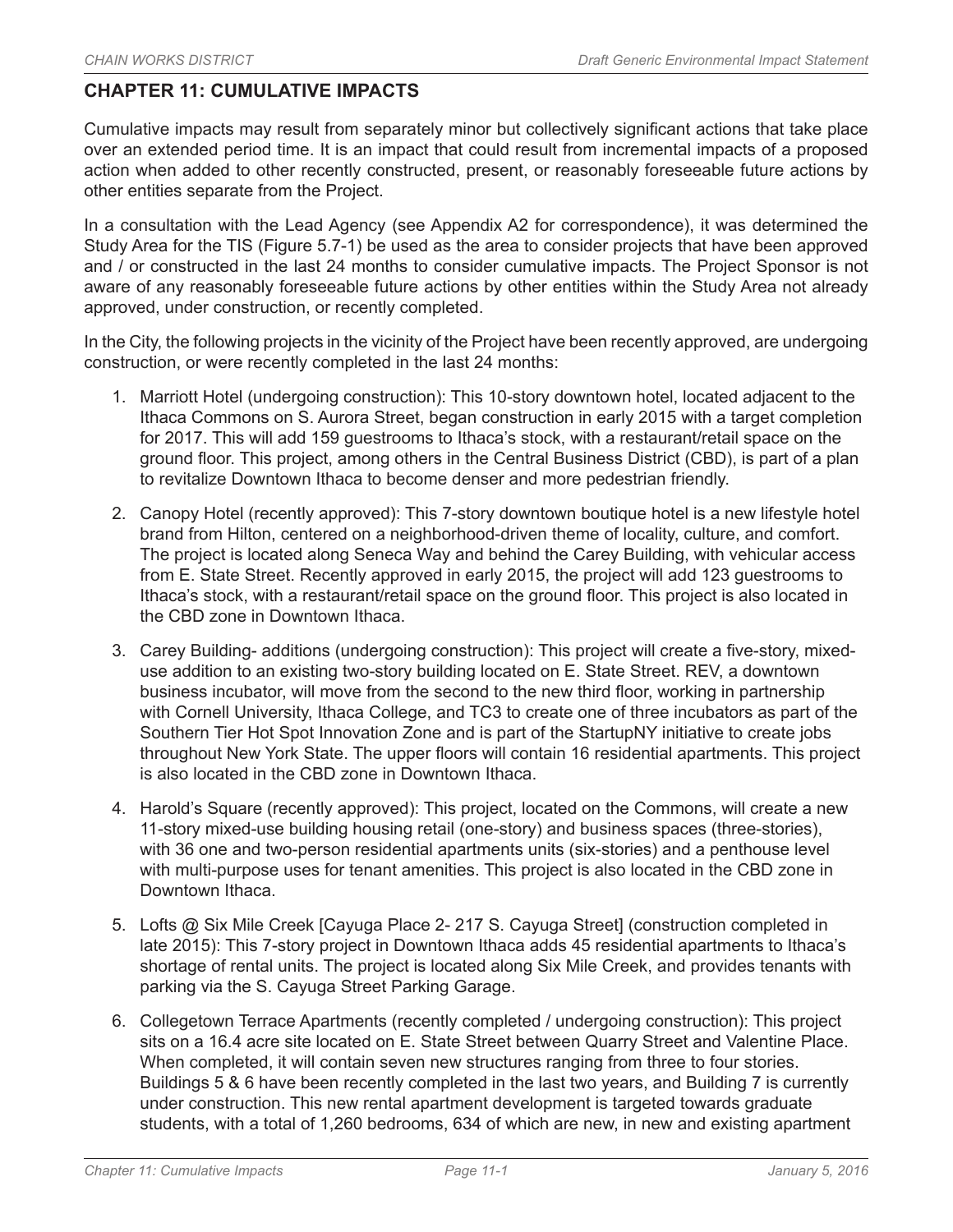buildings on the site. The project completed a DEIS in June 2010 and the FEIS was completed in October 2010. Impacts relating to visual, stormwater, land, transportation and traffic, and growth were reviewed based on these documents.

- 7. Stone Quarry Apartments (recently completed): This project contains 35 units of affordable housing, located on 400 Spencer Road. It contains one 3-story apartment building and 2-story townhouses as rental apartments. It was recently completed in Fall 2015.
- 8. Some projects are on the boundary of the Study Area. For reference, these projects are:
- 9. Collegetown Crossing [307 College Ave.] (under construction): Located in Collegetown on College Avenue, this project adds 46 apartments, or 96 bedrooms, and is geared towards students. The six-story building will also have a Greenstar Grocery co-op on the ground floor. Completion is expected in Summer 2016.
- 10. 323 Taughannock Boulevard Waterfront Project (recently approved): Located on the Cayuga Inlet, this waterfront project will create a 4-story, mixed-use building. Office space will be available on the ground floor, with 21 apartment units on the three stories above.
- 11. Dryden Eddy Apartments [327 Eddy Street] (under construction): Located in Collegetown in Eddy Street this project will create a 5-story, mixed-use building. Retail will be on the ground floor, with 22 new units, or 56 bedrooms, on the upper floors. Completion is expected in August 2016.

In the Town, the following projects are relevant to the Project:

- 1. Holly Creek Townhomes [Danby Rd/King Road W.]: This project provides 22-unit townhomes. It was constructed in two phases, with its second phase recently completed.
- 2. College Crossings [Danby Rd/King Road E.]: This project is a 19,000sq.ft. mixed-use office, retail, and residential structure. The project was approved, but has not yet begun construction.
- 3. Cleveland Estates [Danby Rd, across from College Circle Apts.]: This project will provide 13 single family homes. It is under construction.
- 4. Namgyal Monastary [Danby Rd, south of King Rd.]: This project is a 14,000 sq.ft. development of multiple structures. This includes a dormitory, shrine, etc. The project has been under construction for several years, but is not yet completed.
- 5. Westview Subdivision [Schickel Rd. off Danby Rd]: This project will provide 31 single family lots. It has been under construction for several years, but is not yet completed.
- 6. Longview: This project added a 22-unit townhouse development adjacent to their current facility. Construction completed in 2014.
- 7. Ithaca College Circle Apartments: This 42-unit project is rental apartments geared towards undergrad juniors/seniors housing. Construction completed in 2013.
- 8. Montessori School and Annex additions: This project increased the size of the Montessori School to accommodate growing enrollment (11,215 sq. ft. addition to main/middle school and 1,155 sq. ft. classroom addition to the annex building. Construction began in 2013, and was completed in 2014.
- 9. Coddington Road/Pennsylvania Ave/Kendall Avenue/Danby Road area: In 2013-2014 the Town approved approximately ten 2- and 3- lot subdivisions for the creation of additional building lots in this area.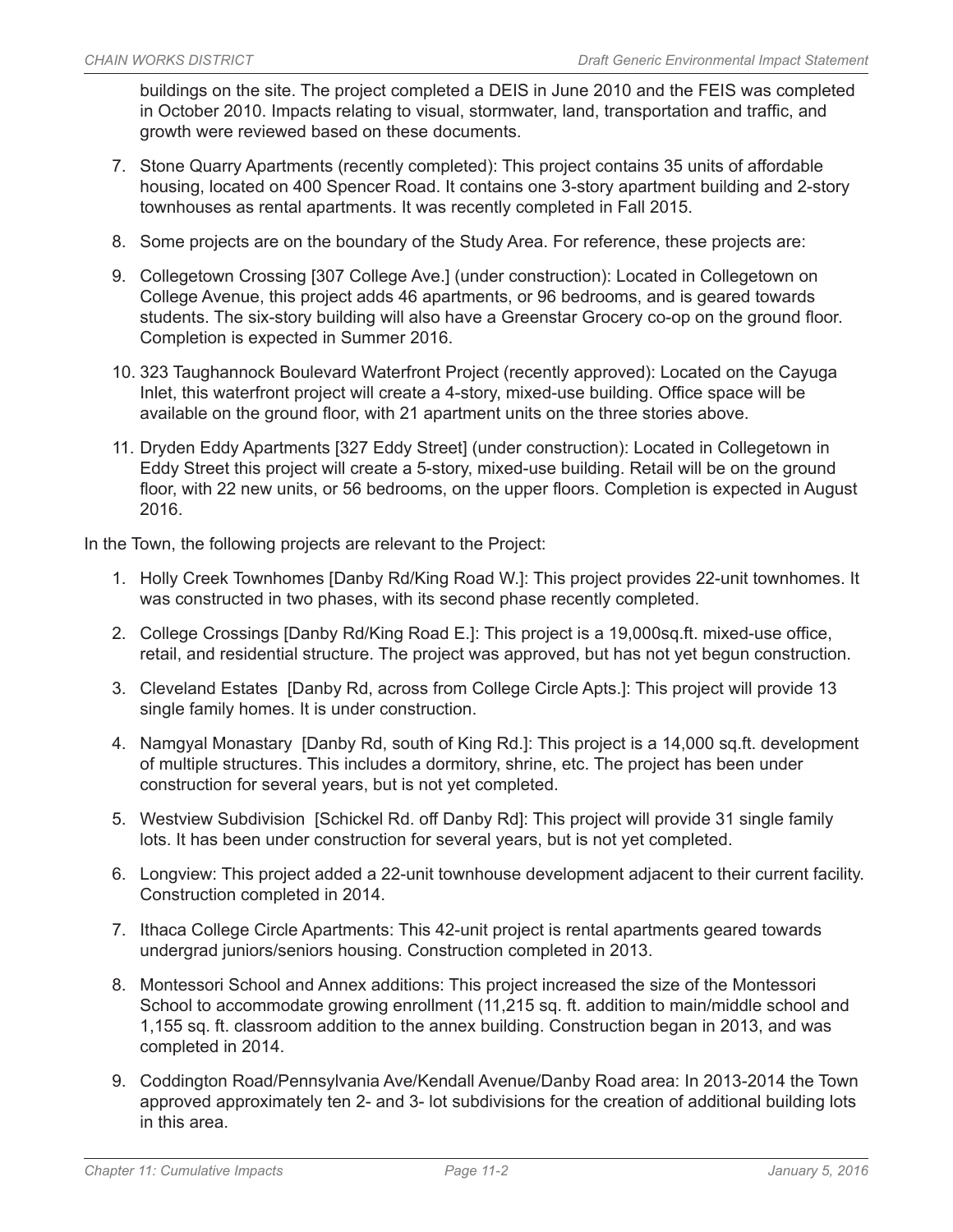As this list of projects indicates, the Ithaca area is undergoing a significant amount of development to accommodate growing housing demands in the City and Town. In mature urban areas, minor to moderately adverse impacts typically occur due to the combined impacts from new development and future projects because of their close proximity to one another. Although these types of cumulative impacts are often unavoidable, the moderate pace of current and future development, as well as the growing demand for pedestrian-oriented development, allow for potential future adverse cumulative impacts to be mitigated through the Project's adherence to the Comprehensive Plans of the City and Town, and Smart Growth principles discussed in Chapter 2 and throughout this DGEIS.

Potential cumulative adverse impacts to traffic from this and other projects listed above were examined as part of the TIS. Projected trips generated by these developments have been included in the background traffic growth projections for Phase I and full build-out of the Site. Additionally, a traffic report prepared by the City for a traffic signal replacement project was reviewed to determine an approximate growth rate. See Section 5.7 and the TIS in Appendix I1. The Project will mitigate cumulative traffic impacts through measures such as Transit Coordination with TCAT to provide bus stops and routes on Site, Car Share, and Bike Share. The Project's use of Smart Growth principles in its design to create a pedestrianoriented, bike-friendly district, and the Site's proximity to downtown, will discourage excessive use of the automobile and encourage pedestrian-based modes of transportation.

The Project viewed in conjunction with other new development in the area can be anticipated to result in long-term positive impacts. The combination of these projects, including the Project, demonstrates a clear shift towards density, walkability, and pedestrian-oriented development to create vibrant, mixed-use buildings and streetscapes consistent with the economic development and urban character goals of the City and region.

The Project's increased on-site residential and commercial populations will result in an increased demand for utilities along with the other projects mentioned. As described in Subsection 5.8.3, the Project Sponsor is exploring alternative energy sources which can reduce the fossil fuel demand and serve as a model for other projects to follow. The Project's participation, along with other projects in the City of Ithaca Prize micro-grid study, illustrates the cumulative impact that large-scale projects can have that also benefit individual consumers. The cumulative impact of this and surrounding projects will likely result in a point at which the utilities approach capacity. It is anticipated that these utilities will take necessary action to increase their capacity to meet future demand.

As Subsection 5.8.3 further describes, the light pollution impacts will be minimized through the utilization of "Dark Sky" compliant lighting fixtures applied to these new developments through City and Town existing requirements. To the extent some of these projects are redevelopments, such as this one, light pollution may even be reduced as compared to previous conditions. Stormwater volume will likely increase with increased development, however as described in Sections 5.3 and 5.8, the Project will implement as much green infrastructure, as opposed to grey infrastructure, as possible, which doubles as public amenity. To the extent that these projects are planned and constructed, there may be an overall increase in impervious area, resulting in an increase in stormwater volume, however, stormwater runoff will likely be reduced and stormwater quality increased given the employment of green infrastructure and ever evolving stormwater standards.

Similar to the increased demand for utilities, the increase in residential and commercial populations from this and surrounding projects will result in an increased demand for community services, as was described for this Project in Section 5.11. Existing community services have the capacity to accommodate to the projected populations increases and will take necessary actions to respond and increase their capacity, as needed, over time.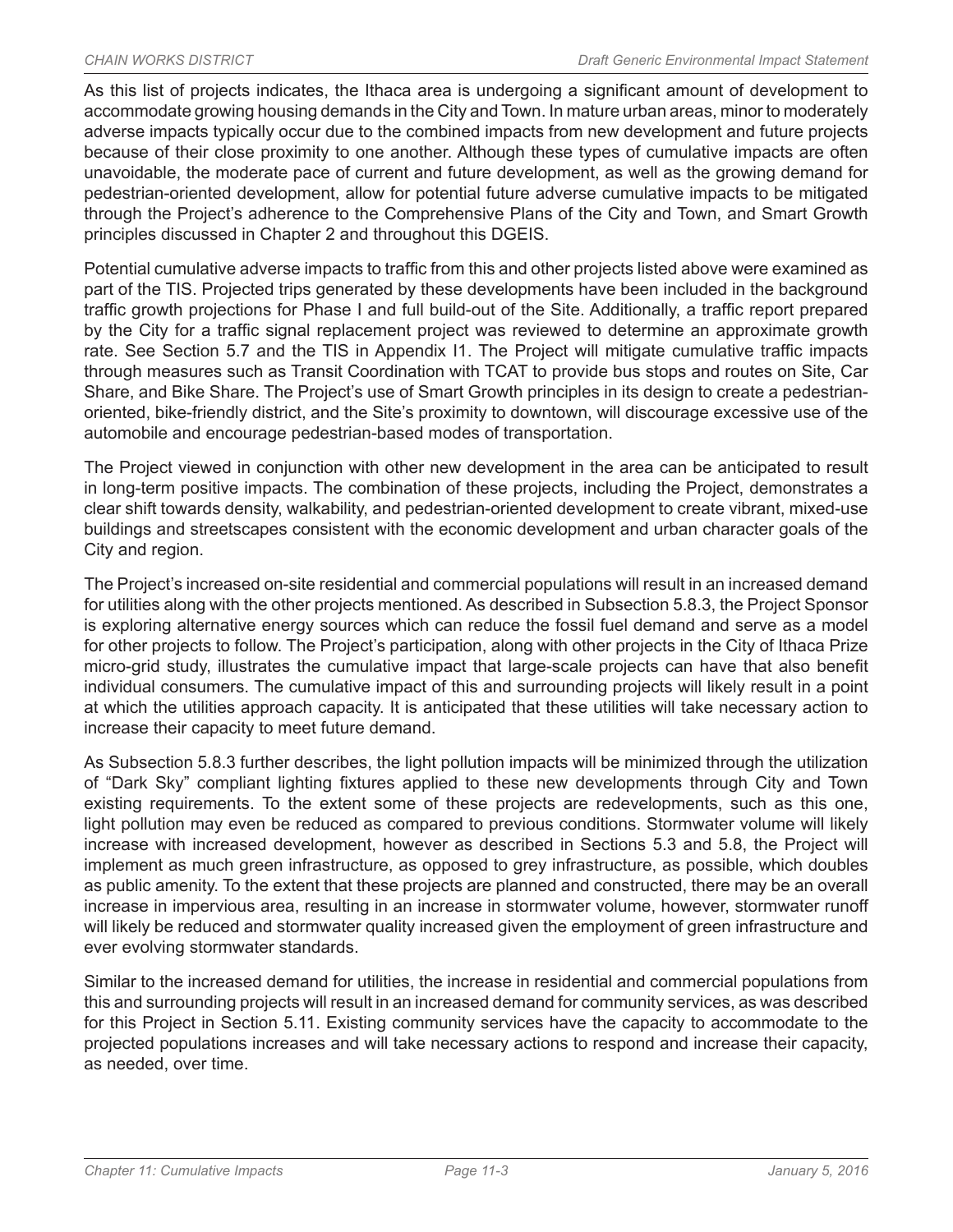While cumulative impacts as previously described are certain with the number of projects taking place in the City and Town, the extended duration of development of these future projects will allow time for cooperative effort to address deficiencies and respond to mitigate possible future unfavorable impacts. There are no significant adverse impacts that would result from the addition of the Project to the existing and approved development projects.

Cumulatively, it is realistic to expect that the surrounding projects in combination with the Project will result in changes to the character of the City and adjacent areas of the Town, which are consistent with the Comprehensive Plans of the City, Town, and County. It would be impossible for any action to not impact its surroundings. Together, these projects indicate an overwhelmingly positive net effect, through the revitalization of underutilized buildings and spaces, the creation of much needed housing, new commercial spaces to provide increased employment opportunities, and housing and jobs in relative close proximity to the established developed areas to allow for alternative transportation options, the employment of alternative energy technologies, and increased trail connections and access to open space.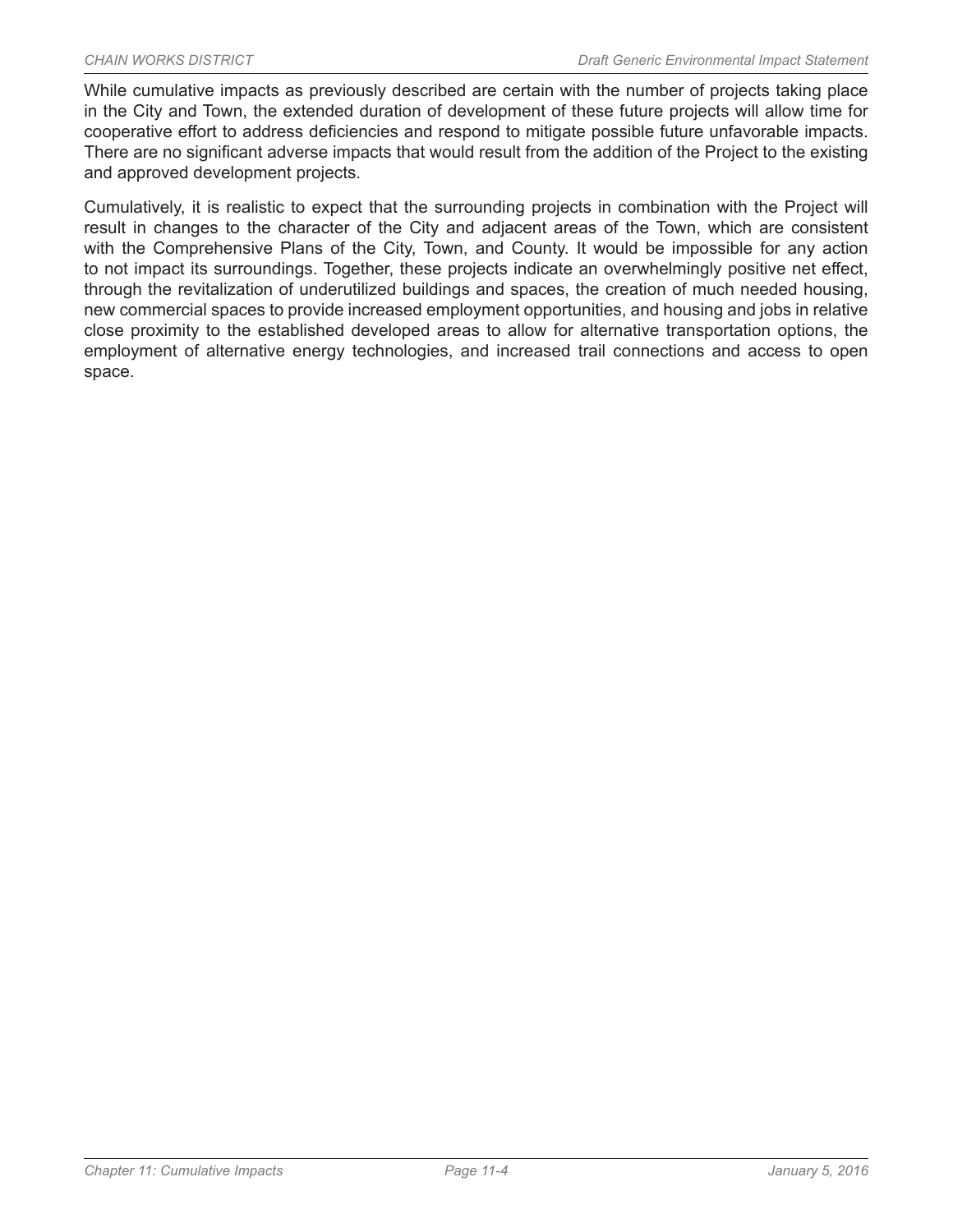# **Chapter 12: Issues not Considered Significant during the Scoping Process**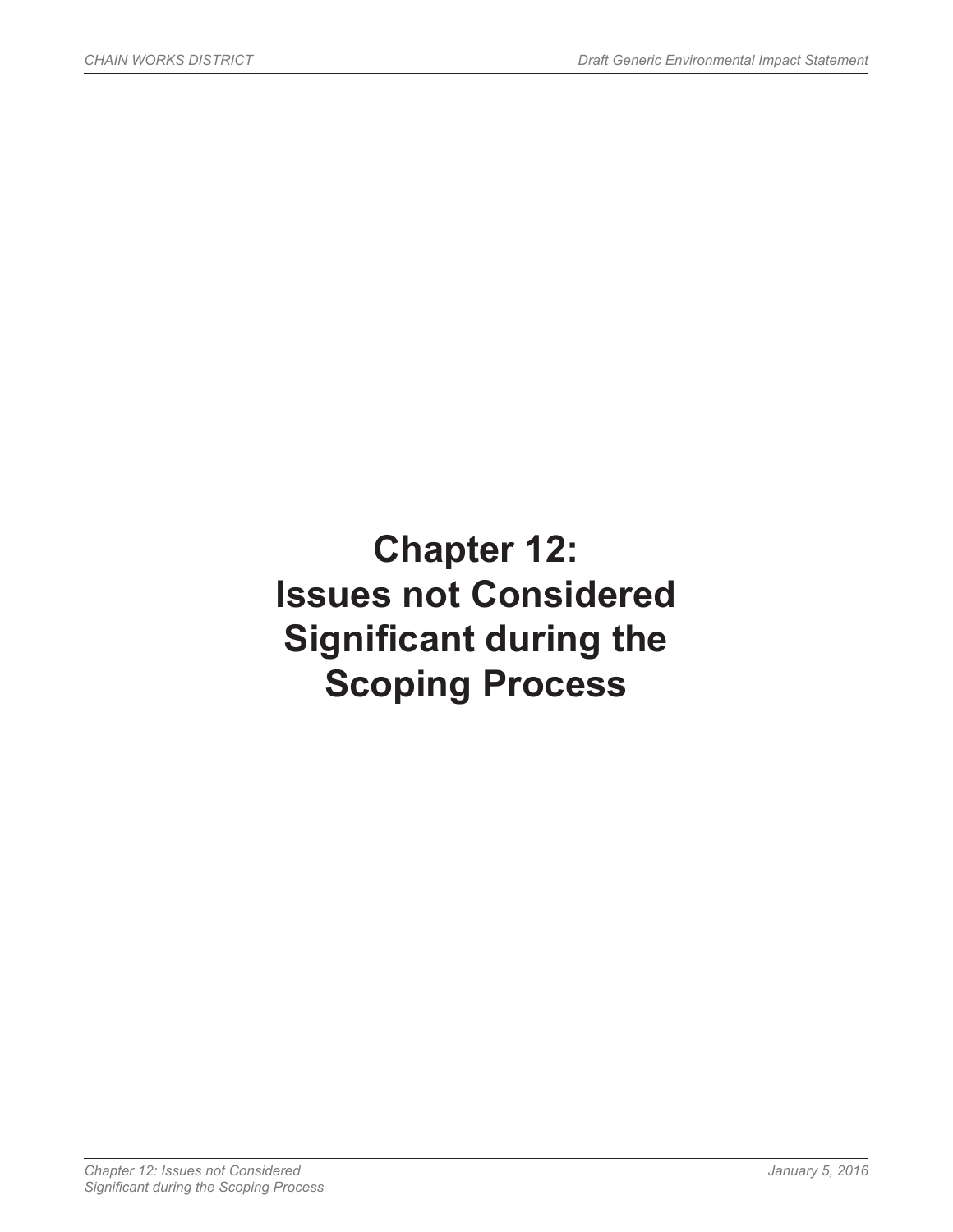## **CHAPTER 12: ISSUES NOT CONSIDERED SIGNIFICANT DURING THE SCOPING PROCESS**

Noise – The first phase of the Project as proposed will not create additional noise impacts beyond the existing ambient levels during normal operations. Noise associated with construction activities will be mitigated with standard BMPs and operating requirements set by the City and the Town during the Site Plan approval process. Phase I of the Project will not have any operational noise impacts after construction is complete. Subsequent phases will include open public areas that may allow events. Noise impacts from future phases will be addressed as each phase moves through the approval process (see Chapter 10).

Odor – The Project will not create additional odor impacts beyond the existing ambient levels. Even though the CWD will include industrial uses, it was determined that the Project will not create odors beyond the normal due to the mixed-use nature of the Project and the inherent policing by the residents of the Project.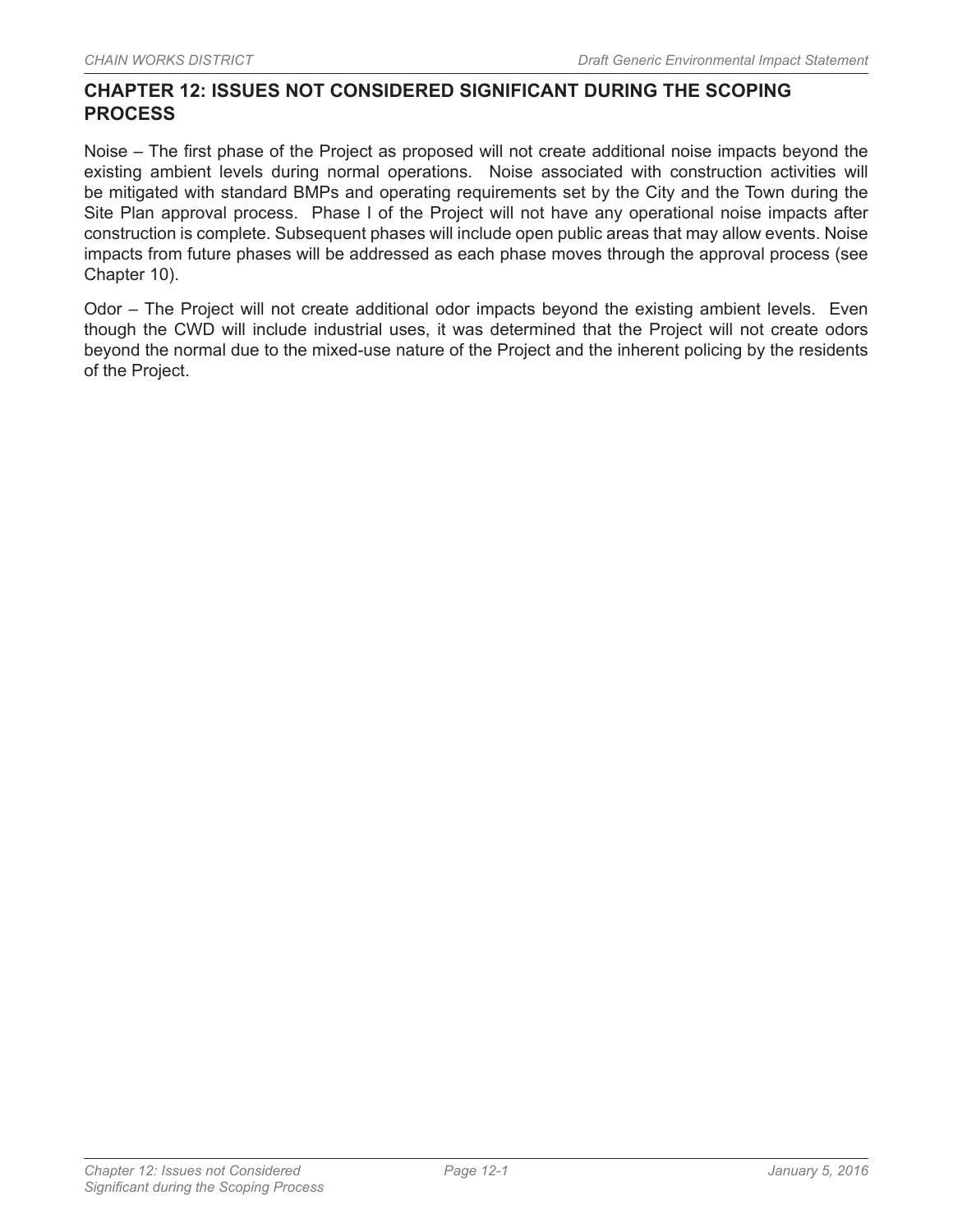# **Chapter 13: References**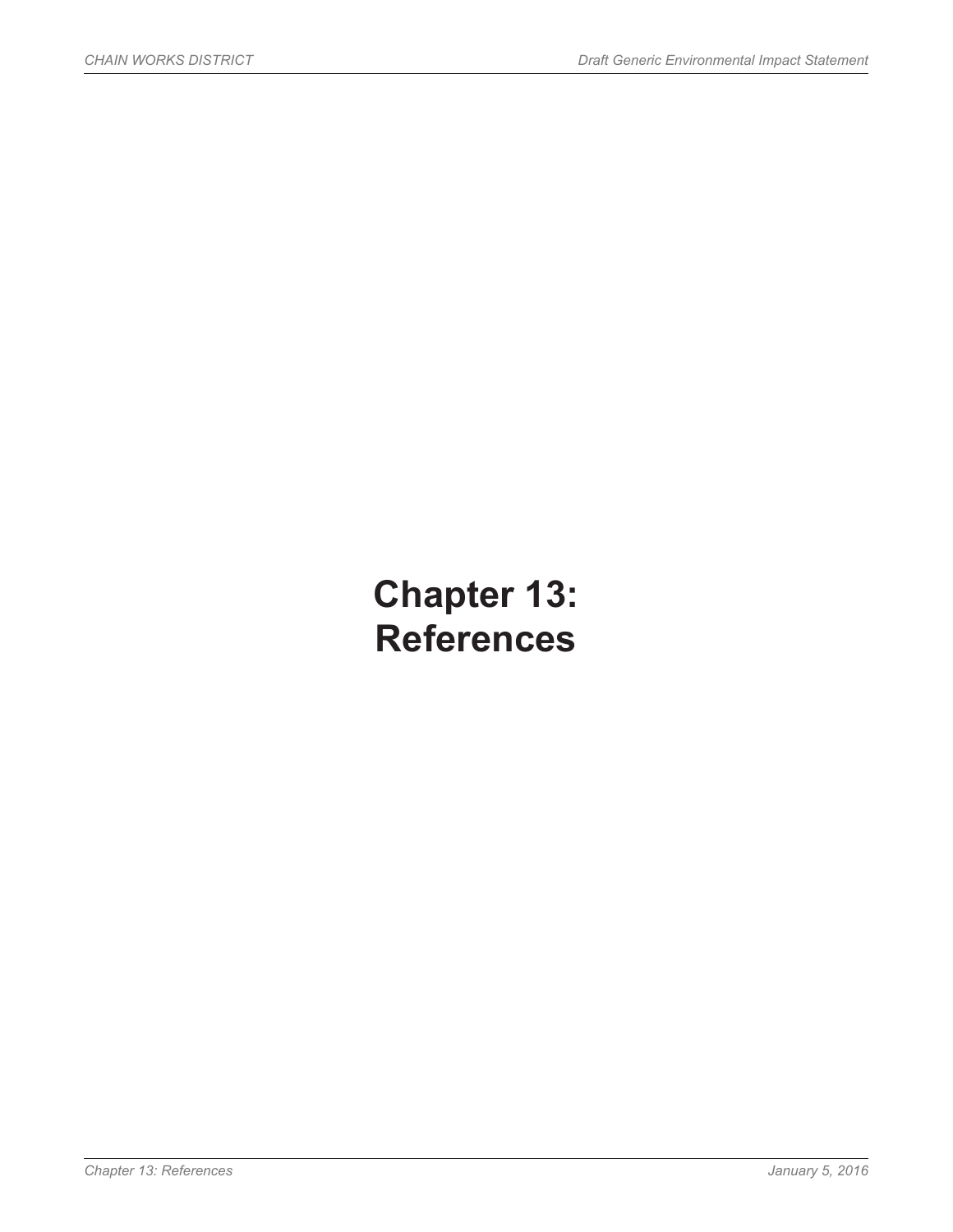### **CHAPTER 13: REFERENCES**

American Planning Association, 2006, *Planning and urban design standards*. Hoboken, N.J.: John Wiley & Sons, page 247.

City of Ithaca, City of Ithaca Zoning Ordinance Chapter 325: Zoning, City of Ithaca, New York. http://ecode360.com/8393835?#8393835

City of Ithaca Planning Division, 2012, *Planning Issues Report: A Review of Community Input*, City of Ithaca, New York. http://www.cityofithaca.org/DocumentCenter/Home/View/169

City of Ithaca Planning Division, 2015, *Plan Ithaca: A Vision for Our Future Comprehensive Plan*, City of Ithaca, New York. http://www.cityofithaca.org/165/City-Comprehensive-Plan

City of Ithaca Urban Renewal Agency, *2014-2018 City Consolidated Plan*. http://cityofithaca.org/DocumentCenter/View/1879

*Cleaner Greener Southern Tier Regional Sustainability Plan for Broome, Chemung, Chenango, Delaware, Schuyler, Steuben, Tioga and Tompkins Counties, New York*, 2013. http://www.nyserda.ny.gov/All-Programs/Programs/Cleaner-Greener-Communities/Regional-Sustainability-Plans/Southern-Tier

Cornell University, 2008, *FINAL transportation-focused Generic Environmental Impact Statement (t-GEIS)*.

Danter Company, LLC, 2011, *A Downtown Housing Strategy for the City of Ithaca, New York*, prepared for The Downtown Ithaca Alliance. http://www.cityofithaca.org/DocumentCenter/View/267

Economic & Policy Resources, Inc., 2006, *Affordable Housing Needs Assessment*, prepared for Tompkins County Planning Department. http://tompkinscountyny.gov/files/planning/HNA/documents/HNA.pdf

Economic & Policy Resources, Inc., 2006, *Tompkins County Housing Needs Assessment, Appendix IV: Regional Long-Term Housing Demand Forecast*, 2005-2014, prepared for Tompkins County Planning Department. http://www.tompkinscountyny.gov/files/planning/HNA/documents/ Appendix4LTHousingDemandForecast.pdf

Environmental Design & Research, Landscape Architecture, Engineering & Environmental Services, D.P.C., 2015, *Phase 1A Archaeological Survey, Chain Works District Redevelopment Project, City and Town of Ithaca, Tompkins County, New York*, prepared for UnChained Properties, LLC.

Environmental Design & Research, Landscape Architecture, Engineering & Environmental Services, D.P.C., 2015, *Phase 1A Cultural Survey, Chain Works District Redevelopment Project, City and Town of Ithaca, Tompkins County, New York*, prepared for UnChained Properties, LLC.

Great Lakes – Upper Mississippi River Board of State and Provincial Public Health and Environmental Managers (Ten States), 2012, *Recommended Standards for Water Works*.

Great Lakes – Upper Mississippi River Board of State and Provincial Public Health and Environmental Managers (Ten States), 2014, *Recommended Standards for Wastewater Facilities*.

Institute of Transportation Engineers, 2012, *Trip generation*, 9th ed. Washington, D.C., USA: Institute of Transportation Engineers.

Ithaca-Tompkins County Transportation Council (ITCTC), 2015, *Ithaca Complete Streets Network*. http://www.tompkinscountyny.gov/files/itctc/projects/Complete\_Streets\_Network\_5\_13\_15\_C\_Size.pdf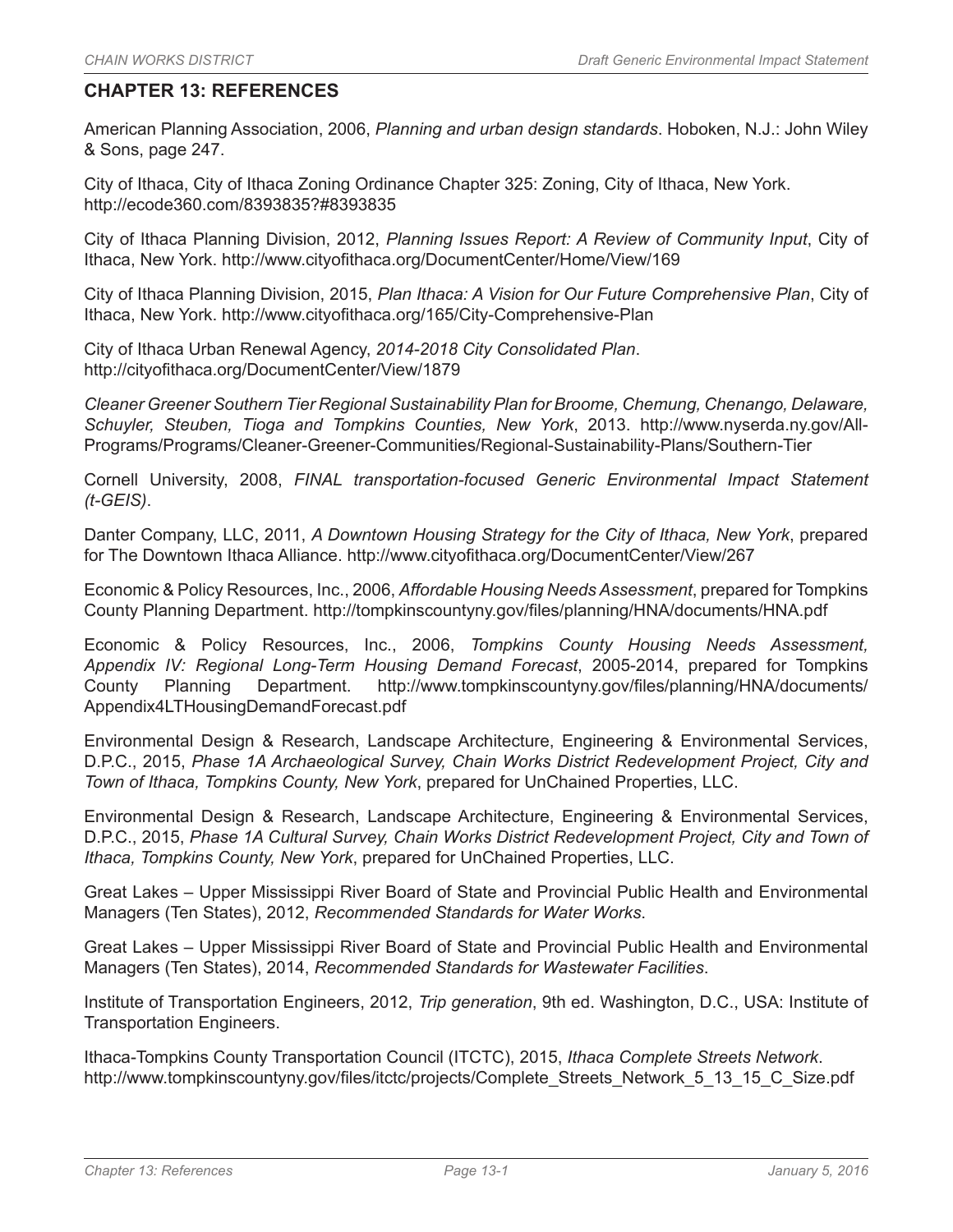Litman, Todd, 2013, *Parking Management Strategies, Evaluation and Planning*. Victoria, B.C.: Victoria Transport Policy Institute. http://www.vtpi.org/park\_man.pdf

Nelson, Arthur C. 2004. *Planner's estimating guide: projecting land-use and facility needs*. Chicago: Planners Press, American Planning Association

New York State Department of Environmental Conservation (NYSDEC), Division of Environmental Permitting, 1988, State Environmental Quality Review Act (SEQRA), Title 617 of NYCRR, Albany, New York.

New York State Department of Environmental Conservation (NYSDEC), 2014, *Design Standards for Intermediate Sized Wastewater Treatment Systems*

New York State Office of Parks, Recreation and Historic Preservation, 2015, Letter dated October 14, 2015 re: concurrence with Phase 1A Cultural Resources Investigation Report for Chain Works District Redevelopment Project.

Peter J. Smith & Company, Inc, 2007, *Tompkins County Scenic Resources Inventory*, prepared for Tompkins County Planning Department. http://www.tompkinscountyny.gov/files/planning/nri/documents/ TCSRreportJan17.pdf

Stein, Jeff, 2015, *As rents rise, fewer black people live in city of Ithaca*. Ithaca Voice, http://ithacavoice. com/2015/09/as-rents-rise-fewer-black-people-live-in-city-of-ithaca/

The Downtown Ithaca Alliance, 2010, *Downtown Ithaca 2020 Strategic Plan*, City of Ithaca. http://www. downtownithaca.com/local/file\_upload/files/DIA%202020%20Strategic%20Plan(1).pdf

Tompkins County Environmental Management Council, 2014, Unique Natural Areas in Tompkins County Map, Tompkins County, New York. http://www.tompkinscountyny.gov/files/emc/educationalmaterial/ UNALarge.pdf

Tompkins County Planning Department, 2014, *Tompkins Priority Trails Strategy: A Vision for Networked Trails in Tompkins County*, Tompkins County, New York. http://tompkinscountyny.gov/files/itctc/agenda/ Attachments%20to%20agendas/Feb2014/Trail%20Strategy%20Paper%201-9-14%20FINAL.pdf

Tompkins County Planning Department, 2015, *Tompkins County Comprehensive Plan: Planning for Our Future*, Tompkins County, New York. http://tompkinscountyny.gov/files/compplan/documents/FINAL-March%2012-low%20res.pdf http://tompkinscountyny.gov/compplan

Town of Ithaca, Town of Ithaca Zoning Ordinance Chapter 270: Zoning, Town of Ithaca, New York. http:// ecode360.com/8661341

Town of Ithaca Planning Department, 2014, *Comprehensive Plan: A Vision for the 21st Century*, Town of Ithaca New York. http://www.town.ithaca.ny.us/comprehensive-plan/Comp-Plan http://www.town.ithaca.ny.us/town\_of\_ithaca\_comp\_plan\_09\_2014\_complete.pdf?attredirects=0&d=1

Town of Ithaca Planning Department, 2014, *Scenic Resources Inventory & Analysis*, Town of Ithaca New York. https://docs.google.com/viewer?a=v&pid=sites&srcid= dG93bi5pdGhhY2EubnkudXN8dG93bi1vZi1pdG hY2F8Z3g6MjNjMDNmNmZiMjVhYmQ4Nw

Urban Land Institute (ULI) and International Council of Shopping Centers, 2005, *Shared Parking*, 2nd ed. Washington, D.C.

U.S. Census Bureau; American Community Survey, 2008-2012 5-Year Estimates, Table DP04 - SELECTED HOUSING CHARACTERISTICS; generated by Randall West, Inc. using American FactFinder; http:// factfinder2.census.gov; (23 November 2015).